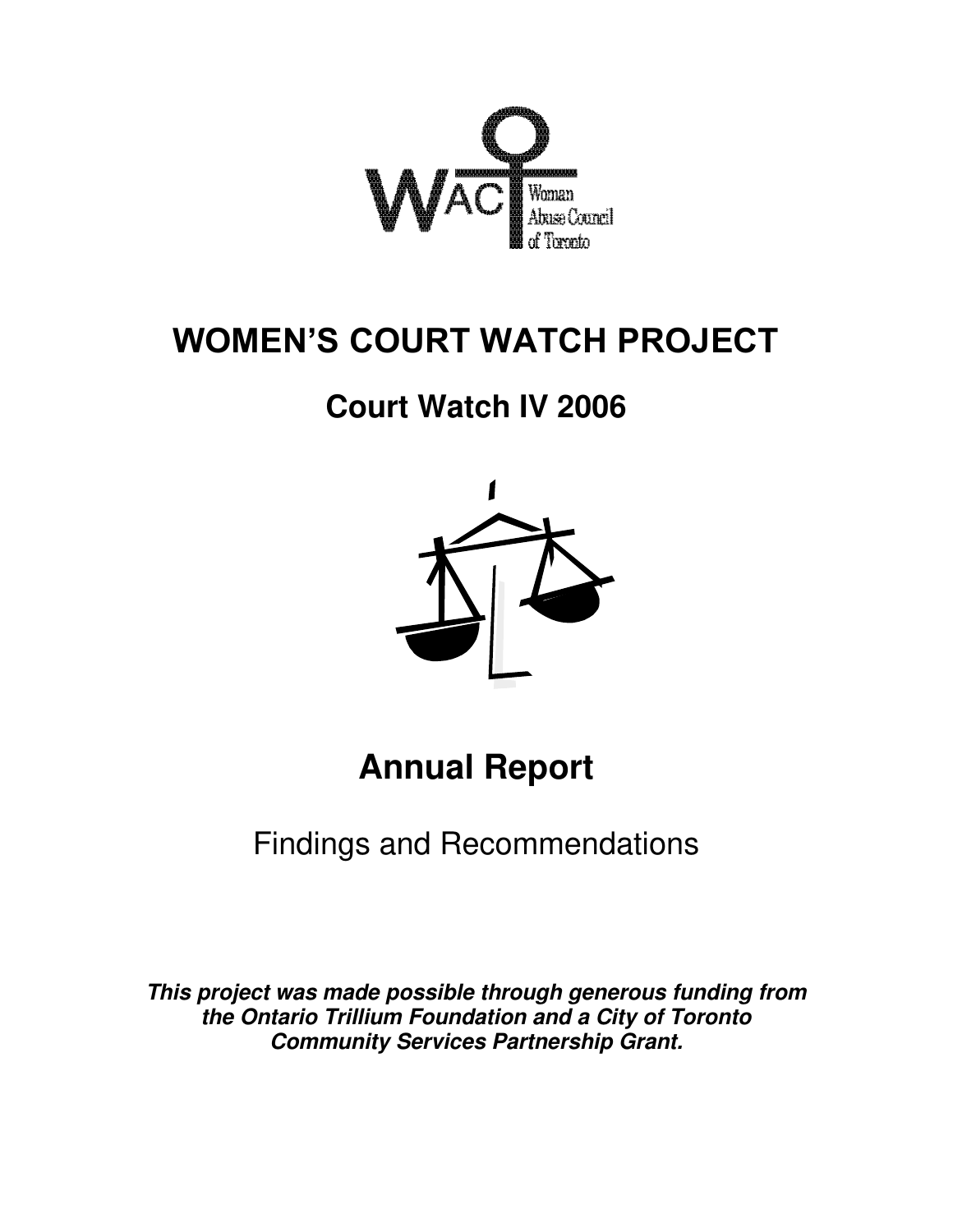# **TABLE OF CONTENTS**

| <b>ACKNOWLEDGEMENTS</b>                                                                                                                             | 1                                                            |
|-----------------------------------------------------------------------------------------------------------------------------------------------------|--------------------------------------------------------------|
| <b>INTRODUCTION</b>                                                                                                                                 | $\mathbf{2}$                                                 |
| <b>RECOMMENDATIONS OF WOMEN'S COURT WATCH IV (2006)</b>                                                                                             | 3                                                            |
| <b>BACKGROUND</b>                                                                                                                                   | 4                                                            |
| <b>METHODOLOGY</b>                                                                                                                                  | 5                                                            |
| <b>FINDINGS AND TRENDS</b>                                                                                                                          | 6                                                            |
| <b>CHARGES</b><br>Utter death threats/threaten bodily harm<br><b>Criminal harassment</b><br><b>Females charged</b><br><b>Breach of court orders</b> | 6<br>$\overline{7}$<br>$\overline{7}$<br>$\overline{7}$<br>8 |
| <b>COURT PROCESS</b><br>Use of language Interpreters<br><b>Victim safety in Court</b><br>Use of enhanced prosecution strategies                     | 9<br>9<br>10<br>10                                           |
| <b>DISPOSITION</b><br><b>Cases Withdrawn</b><br><b>Convictions</b><br>Discharges.<br><b>More Serious Outcomes</b>                                   | 11<br>11<br>11<br>$12 \,$<br>13                              |
| <b>FOLLOW UP WITH OFFENDERS</b><br>Probation.<br><b>Mandated Intervention or Counseling Programs</b>                                                | 13<br>13<br>13                                               |
| LENGTH OF TIME FROM ARREST TO FINAL DISPOSITION                                                                                                     | 14                                                           |
| <b>RELATIONSHIP BETWEEN VICTIM / ACCUSED</b>                                                                                                        | 15                                                           |
| <b>JUDICIAL DEMEANOUR AND COMMENTS</b><br><b>Positive or Neutral Comments/ Demeanor</b><br><b>Negative Comments/ Demeanor</b>                       | 15<br>16<br>17                                               |
| <b>IMPLICATIONS OF FINDINGS</b>                                                                                                                     | 18                                                           |
| <b>DEFINITIONS</b>                                                                                                                                  | 20                                                           |
| <b>REFERENCES</b>                                                                                                                                   | 21                                                           |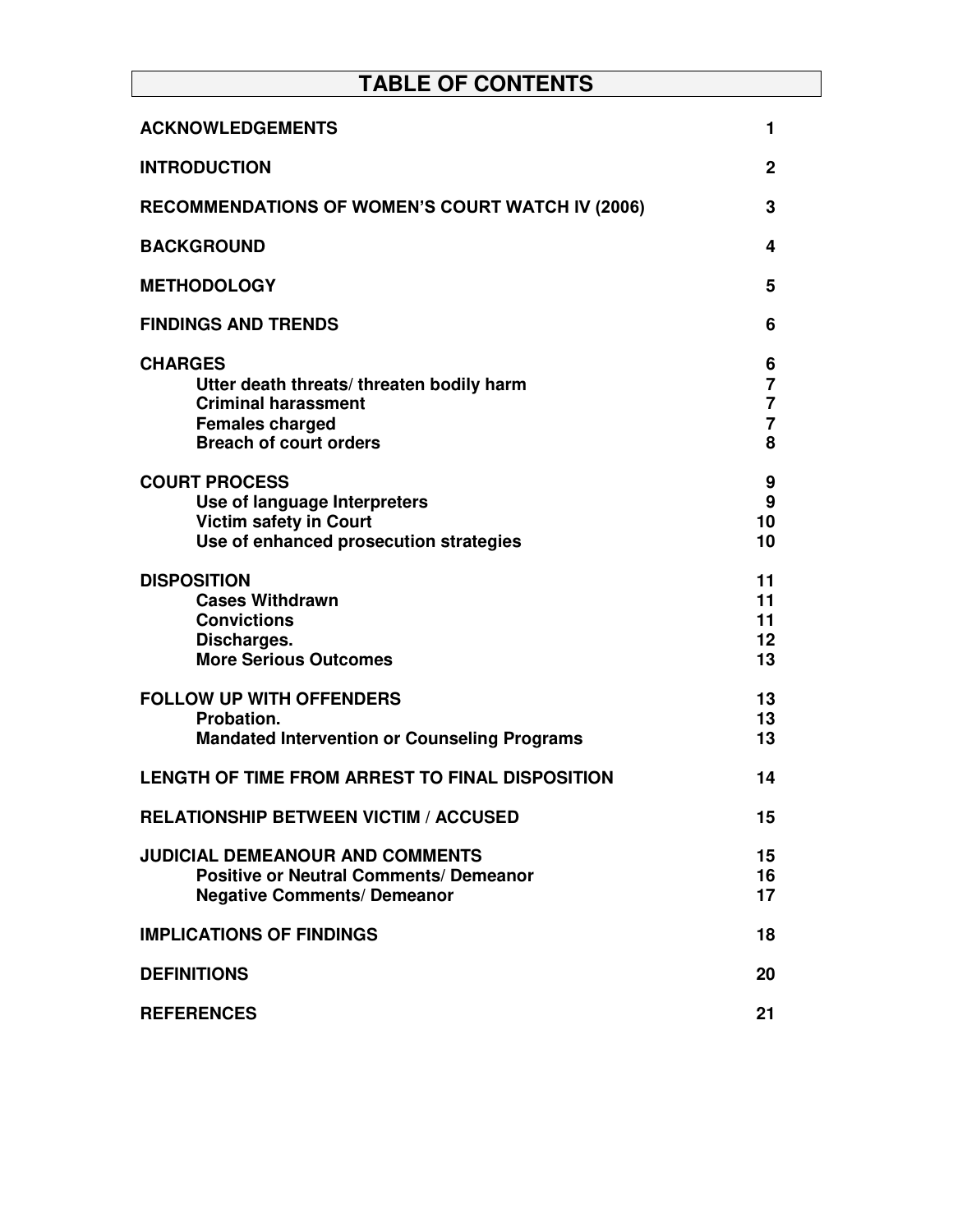# **ACKNOWLEDGEMENTS**

The Women's Court Watch Project IV 2006 extends its appreciation to all volunteers who contributed to the achievement of the project this year. Without your dedication and hard work this program wouldn't have been successful.

Grace Kayanga **Maria Calvachi** Catherine Hue **Anseh Dibaji Anseh Dibaji** Rufus Williams Carol Munoz Sarah Nixon Gasyna *Fiona Lau* Dara Taylor **Dara Taylor** Jessica Grant Natalie Frimpong Katerina Lee Laura Einhorn **Lynne Golbourn** Cheryl Metrick Orsolya Soos Ivana Selvaggio **Giselle Rishchynski** Robyn Doyle **Alexxa Abi-Jaoude** Sherry Racicot Gemma Yoo Lisa Jackson Noula Mina Melanie Southworth Kathy Colarossi Rabia Elhaddad Lucy Da Costa Susanne Appotive Tamara J. Sylvester

Vivien Green Miganoush Megardichian Keri Baxter Anusha Rathakrishnan Rebecca C. Shen Chantel Walker-Hinds

Thanks also to members of the Accountability Committee of the Woman Abuse Council of Toronto for their input and feedback into the final report.

We would also like to thank the Victim/Witness Assistance Program staff and Crown Attorneys at each court for accommodating volunteers' questions and assisting with the location of cases.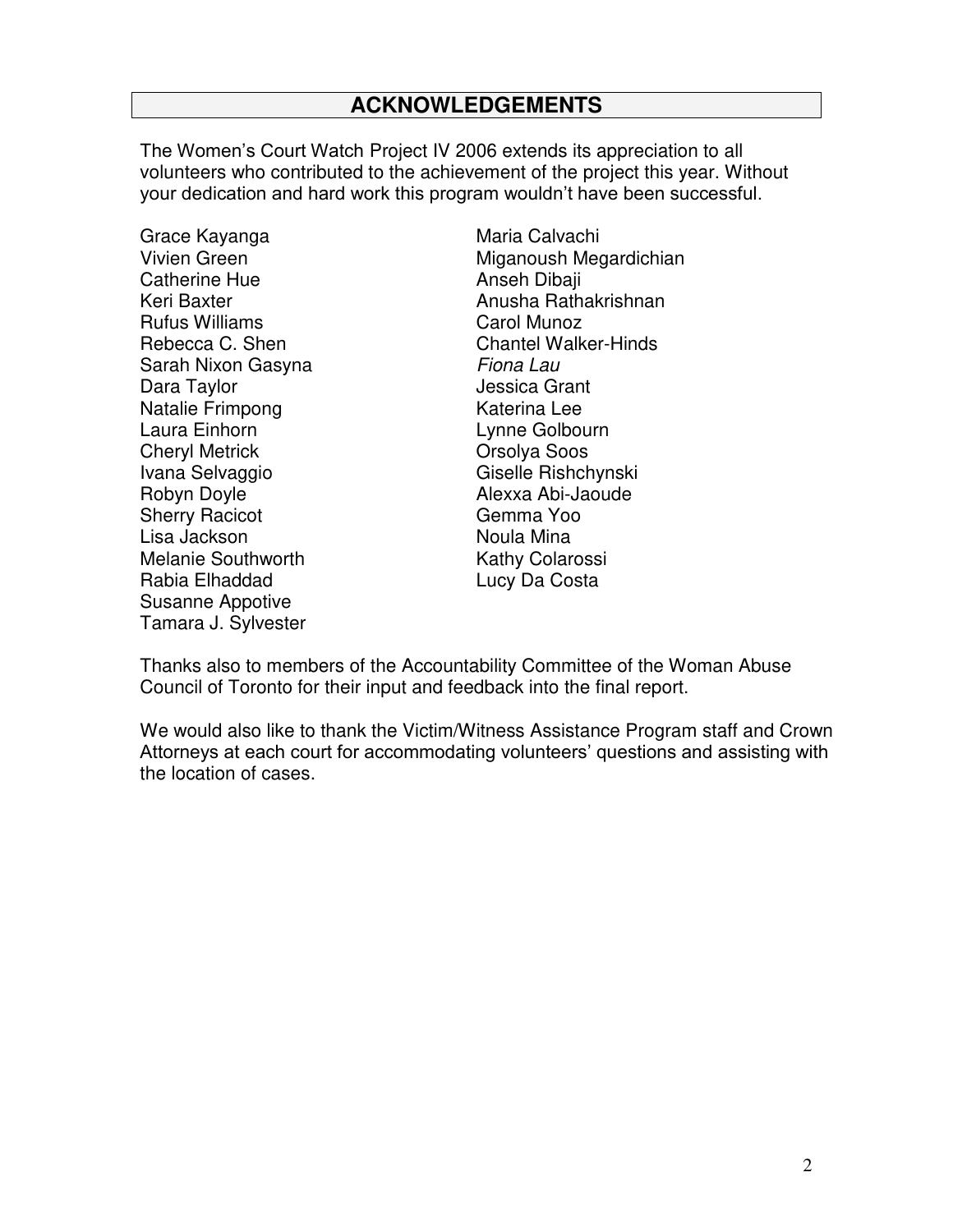## **INTRODUCTION: DISTURBING TRENDS**

The Women's Court Watch of the Woman Abuse Council of Toronto (WACT) is a community research and education project that places volunteers in provincial criminal courts to observe and monitor woman abuse cases.

- WACT began our first women's court watch in 1996 and has completed four separate sessions since that time. These studies enable us to gain a unique insight into recent trends in the criminal justice response to woman abuse by comparing the current court watch data with information collected in previous sessions.
- **Between February 2006 to September 2006, volunteers observed almost 100** domestic violence cases in 4 of the 5 domestic violence coordinated prosecution courts in Toronto. Due to the small size and convenience sample, Women's Court Watch provides a snapshot but not a comprehensive scientific study
- **In almost every area tracked, we found that the criminal justice response in 2006 was less vigorous than three years ago. Compared to 2003, the 2006 study found:** 
	- o **smaller percentages of more serious charges laid**
	- o **more charges withdrawn**
	- o **less jail time ordered, less time in pre-trial custody, especially for offenders who were failing to comply with existing court orders (breach charges)**
	- o **shorter probationary periods**
	- o **higher percentages of absolute discharges**
- **The overall message from the information collected is that the domestic violence courts in Toronto are less rigorous and less consistent in providing an effective, meaningful and accountable response to woman abuse compared to 2003.**
- This is particularly disturbing given that over the previous three sessions (1996, 1998 and 2003) Court Watch observed steady improvement through increased use of vigorous prosecution, increasing consequences for re-offenders, and adequate probationary periods.
- The domestic violence courts are 10 years old. Instead of becoming increasingly more effective and meaningful to both victims as well as abusers, our study suggests that the courts are sliding backwards in their effectiveness, relevance and ability to convey the clear message that abuse is not acceptable.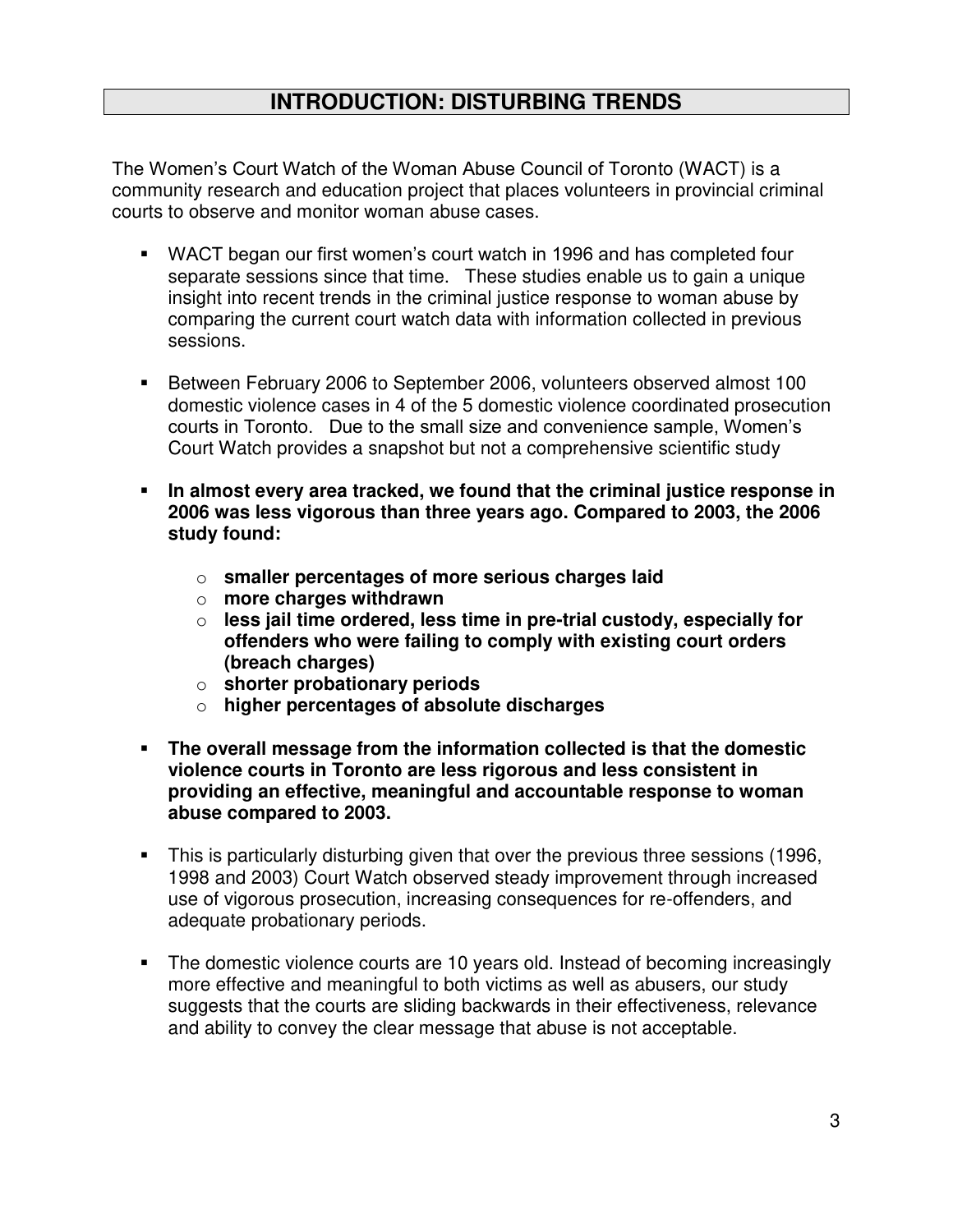**If we as a community are to take woman abuse seriously, we must ensure that the domestic violence courts are successful in meeting their initial objectives and reverse the trend that has been identified in Women's Court Watch IV, 2006 that points to a less rigorous, less effective and less accountable response. We must turn this trend around with leadership, resources and commitment to women's and children's safety.** 

**The Province and Toronto Police Service should immediately undertake actions to ensure that the operations of the domestic violence courts in Toronto are consistent with the objectives for the courts as established by the Ministry of the Attorney General in 2000, including:** 

- **1. EARLY INTERVENTION** 
	- **Minimum of 125 days for case processing**
- **2. VIGOROUS PROSECUTION** 
	- **Increasingly serious consequences for repeat offenders**
	- **Minimize reliance on victim testimony through use of enhanced evidence collection**
- **3. SUPPORT AND ADVOCACY FOR VICTIMS**
- **4. EFFECTIVE COORDINATION AND COLLABORATION BETWEEN STAKEHOLDERS TO INCREASE VICTIM SAFETY**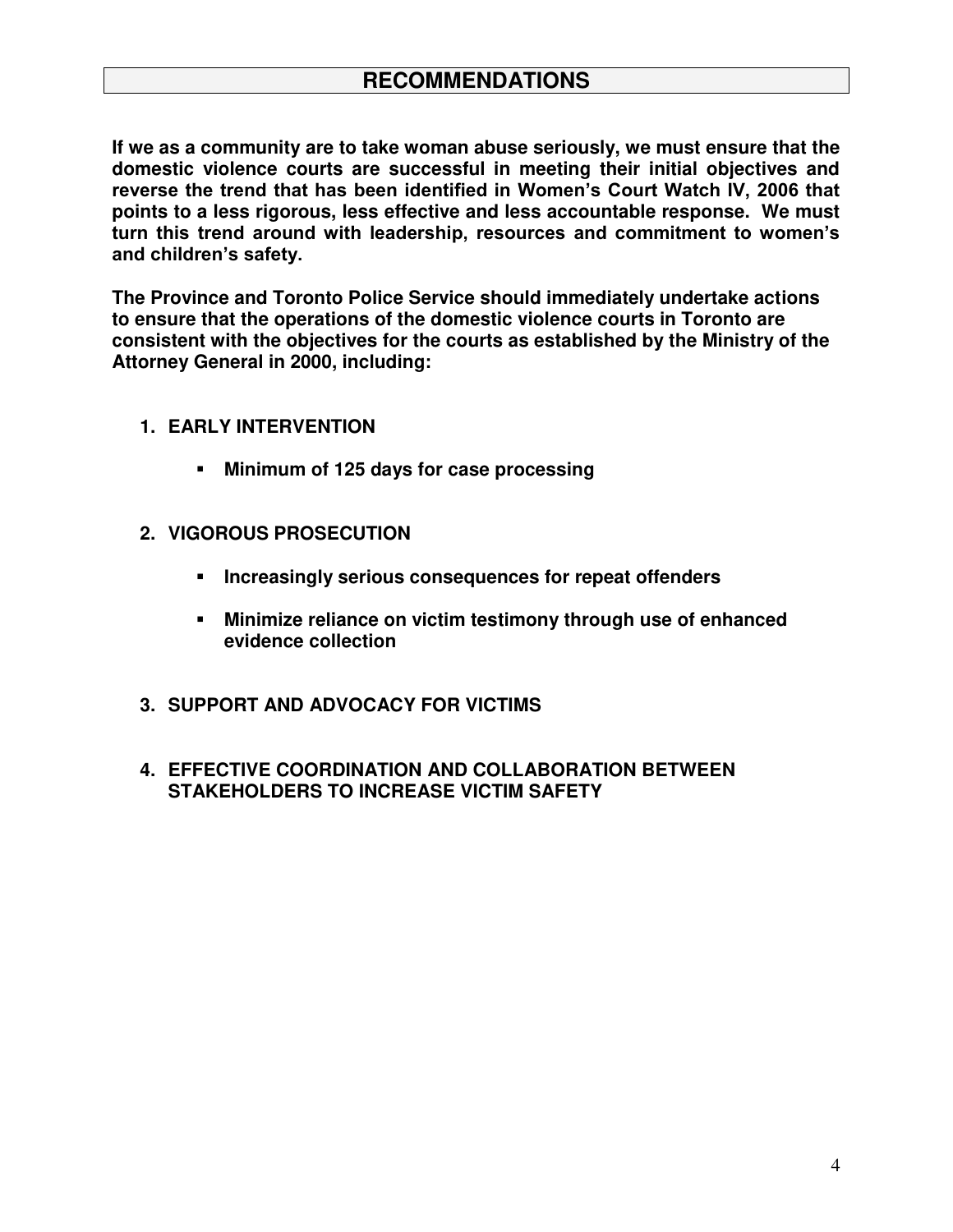# **BACKGROUND TO COURT WATCH STUDY**

# **CONTEXT**

The Women's Court Watch Project is an initiative of the Woman Abuse Council of Toronto, where women survivors of violence, students, and other community members observe domestic violence trials in the provincial criminal courts in Toronto.

The current study is the fourth Women's Court Watch, following on three other similar studies completed in 1996, 1998 and 2003 respectively.

#### **Purpose Of Women's Court Watch**

The purpose of this initiative is to promote understanding, transparency and accountability within the provincial criminal courts with respect to the response to domestic violence cases. The Women's Court Watch provides a window into the functioning of the criminal courts and provides the community with information regarding the ongoing operation and effectiveness of the courts.

Through Women's Court Watch we have a unique ability to observe and track the impact, effectiveness and accountability of the specialized domestic violence courts. With three previous Women's Court Watch studies the Woman Abuse Council of Toronto has the ability to identify trends and themes in comparison to findings of previous years. Throughout this 2006 annual report we have included comparisons where possible, to the 2003 data and findings.

#### **Objectives Of The Ontario Specialized Domestic Violence Criminal Courts**

Specialized domestic violence courts were created in 1996. The following are the objectives of the domestic violence courts as identified in materials produced by the Ministry of the Attorney General (Implementing the Specialized Domestic Violence Court Process; May 2000):

- **Early intervention in domestic violence cases**
- Vigorous and coordinated prosecution of domestic violence cases through efforts such as minimizing reliance on victim testimony.
- **Support and advocacy to victims**
- Coordination between all players in the criminal justice system including use of specialized teams to investigate and prosecute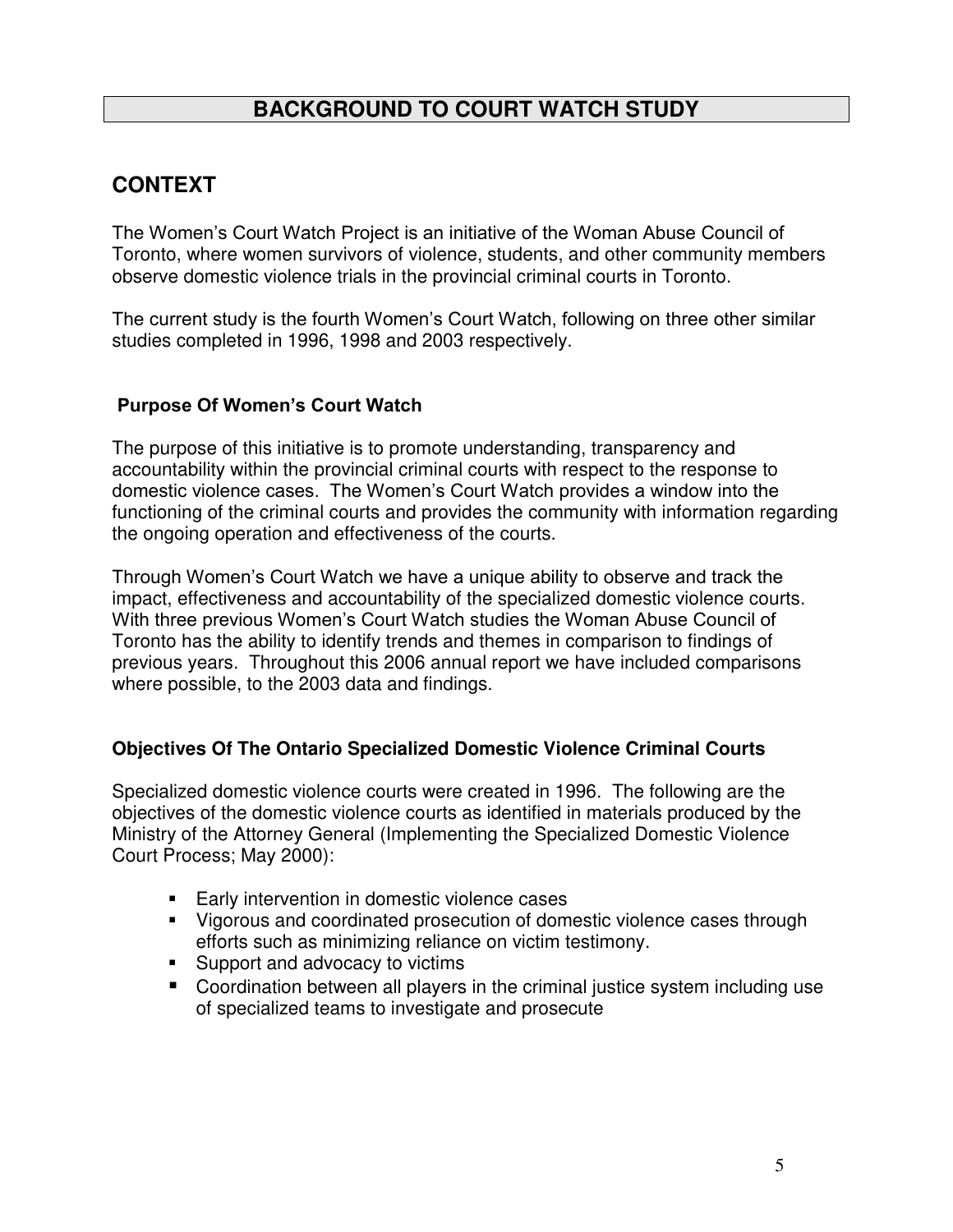# **METHODOLOGY**

Volunteers participating in Women's Court Watch used a survey instrument to collect qualitative and quantitative information on domestic violence cases.

Information about cases were collected on the standardized survey, and information was collected, compiled and analyzed according to the following:

- Range of charges
- Relationship between victim/accused
- **Breach charges**
- **Dispositions**
- Comments and responses of the judiciary were also tracked and monitored

A similar survey instrument has been used in each of the four Women's Court Watch sessions. With each new project however, the survey instrument has been updated and adjusted.

More than 30 volunteers were involved in completing the surveys as they observed court appearances from February 2006 to September 2006. 2006 was the most successful court watch to date with more volunteers participating than ever before.

Court Watch participants surveyed 96 cases at four of the five Toronto Specialized Domestic Violence courts. The breakdown of cases by courts is as follows:

| Court               | <b>Number of Cases</b><br><b>Observed</b> |
|---------------------|-------------------------------------------|
| Scarborough         | 30                                        |
| <b>College Park</b> | 24                                        |
| Old City Hall       | 34                                        |
| North York          | 08                                        |
| <b>Total</b>        | 96                                        |

## **LIMITATIONS OF THE STUDY**

Due to the small size and sample selection process, Women's Court Watch provides a snapshot but not a comprehensive scientific study.

The volunteers focused their observations on the domestic violence trial courts within the provincial criminal court system. Volunteers were active in surveying all of the specialized domestic violence courts in Toronto Criminal courts, which take place in designated courtrooms on designated days.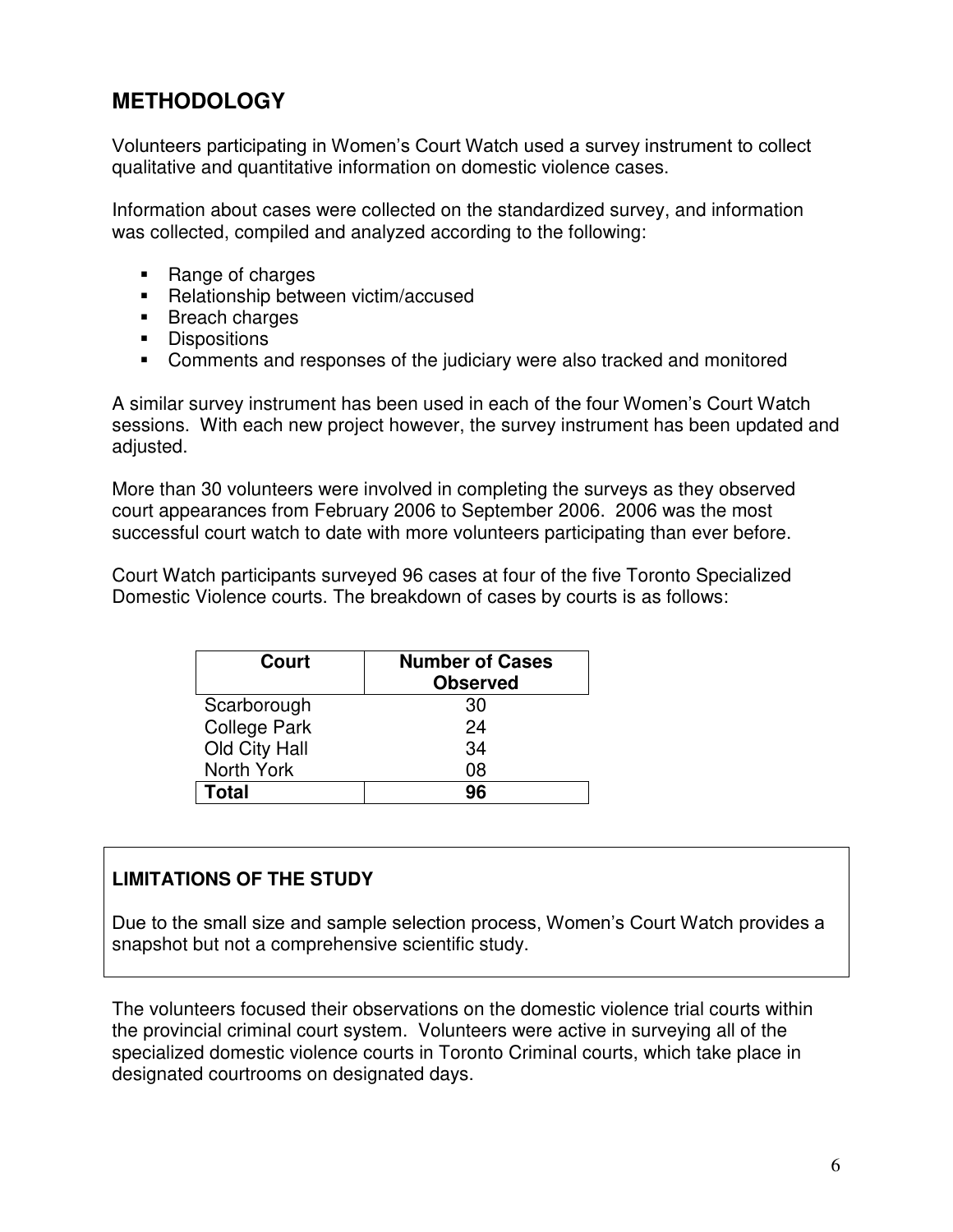The majority of the volunteers this year were students who came to the project from widely diverse backgrounds. Among the fields of study represented were law, criminology, social work, gerontology, religious studies, women's studies, corrections, math, and project management. Some of the volunteers had personal experience with the issue of woman abuse while many did not.

The volunteers spent on average two days a month in court, often going in pairs. Regular meetings were held with Woman Abuse Council project coordinator, Grace Kayanga, to share their experiences in court, the objectives of the specialized domestic violence criminal courts and talk about the impact of doing this work in the courts. Volunteers also assisted with some of the data input and coding for the final analysis and report.

## **FINDINGS AND TRENDS**

## **CHARGES**

The reality of the lives of victims who are living in an abusive situation is that there are many ways that abusers exercise their controlling behaviours and many ways that they abuse their intimate partners. For this reason, a relatively untouched tool of criminal justice has been the ability to utilize a wide range of charges in domestic violence situations, charges that accurately reflect the accused person's behavior.

In recent years, the breadth of charges that can be used in domestic violence situations was expanded to include forcible confinement, extortion, theft under, and dangerous driving. This range of charges is important to accurately reflect the experience of victims of domestic violence and the many different kinds of abusive behaviour.

In the 2006 Women's Court Watch study observed:

- **183 charges laid in 96 cases**
- Assault related charges, including common assault, assault with weapon, and assault causing bodily harm, were laid in 55% of the observed cases. Of these, common assault charges continue to be the most frequent charges laid in domestic violence cases (49%).
- The second most frequent type of charges laid (14%) was related to breaching of court orders. These include failure to comply with the following types of orders: probation orders, bail conditions, restraining orders, peace bonds or refusal to attend court.
- $\blacksquare$  In 45 cases (49%) more than one charge was laid.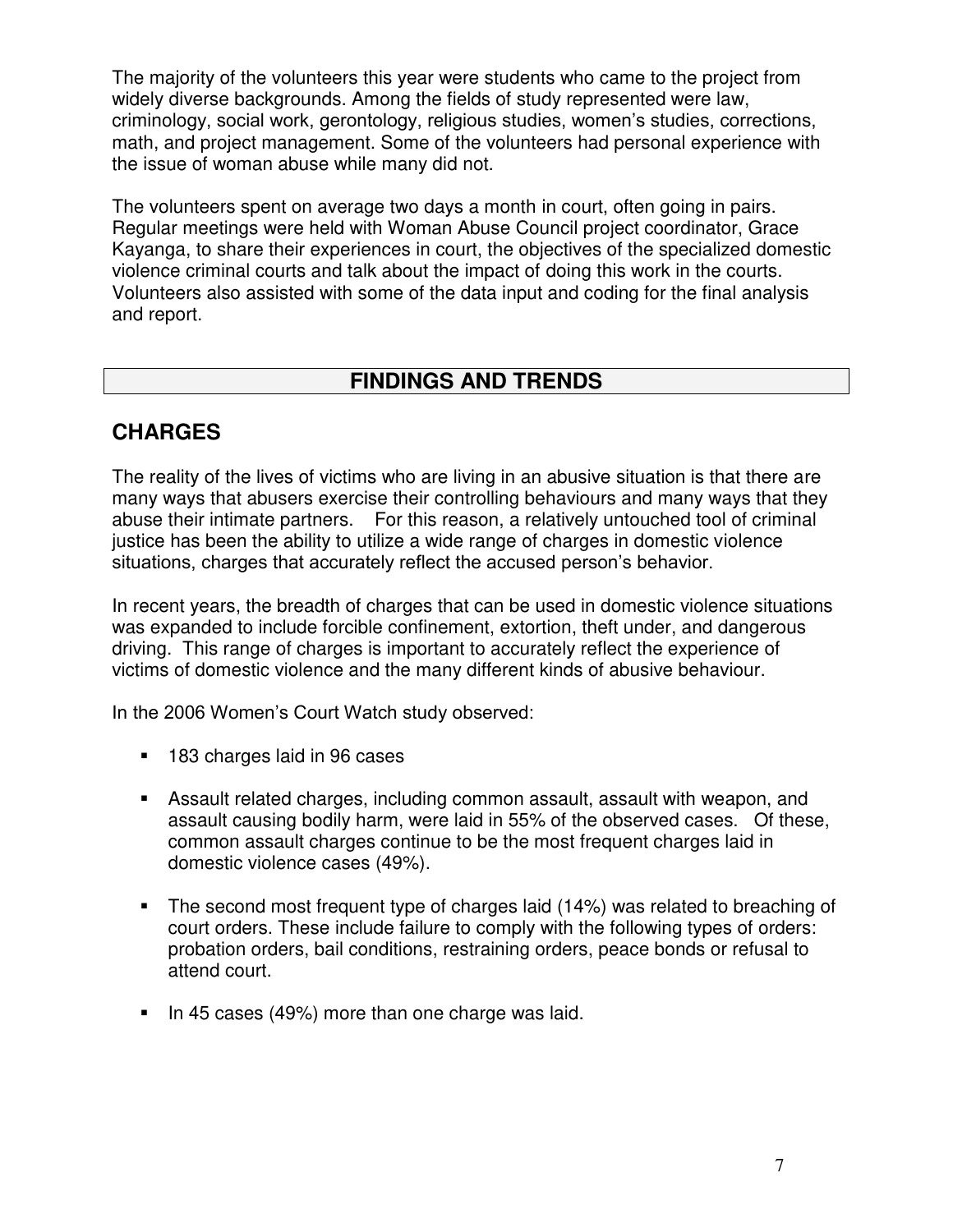**Compared to 2003, the 2006 study found a significant decrease in frequency of charges for uttering death or threaten bodily harm.** 

#### *Criminal Harassment Charges*

**Criminal harassment charges were laid in only 6% of the cases observed this year. In contrast, criminal harassment charges were laid in 9% of the cases observed in 2003.** 

Criminal Harassment can be an important tool for responding to woman abuse because it is the only charge that can address some of the forms of abuse that do not involve physical violence. Criminal harassment can be used in cases of stalking, harassment, emotional and psychological abuse and can be used along with other charges related to physical abuse.

Given the high level of emotional and psychological abuse that women in abusive relationships generally experience, criminal harassment should be a charge that is widely utilized by an active and vigorous criminal justice system.

However, during the 2006 Women's Court Watch it was found that the very small number of criminal harassment charges that were identified this year IS EVEN SMALLER than the number of criminal harassment charges laid during the 2003 court watch.

#### *Females Charged*

**In 2006, in 10 out of 96 cases the accused was a female, whereas in 2003 none of the cases monitored involved a female accused.** 

Among the 10 women charged, 4 of the cases were dismissed or withdrawn by the court. The circumstances leading to the charges for the 10 women accused appeared to be of less severity then the circumstances in the male accused cases. For example, among the female accused the incidents leading to charges included:

- **pouring a cold coffee on the victim**
- $\blacksquare$  throwing an empty water bottle at the victim; and,
- $\blacksquare$  the accused tearing the victim's jacket pocket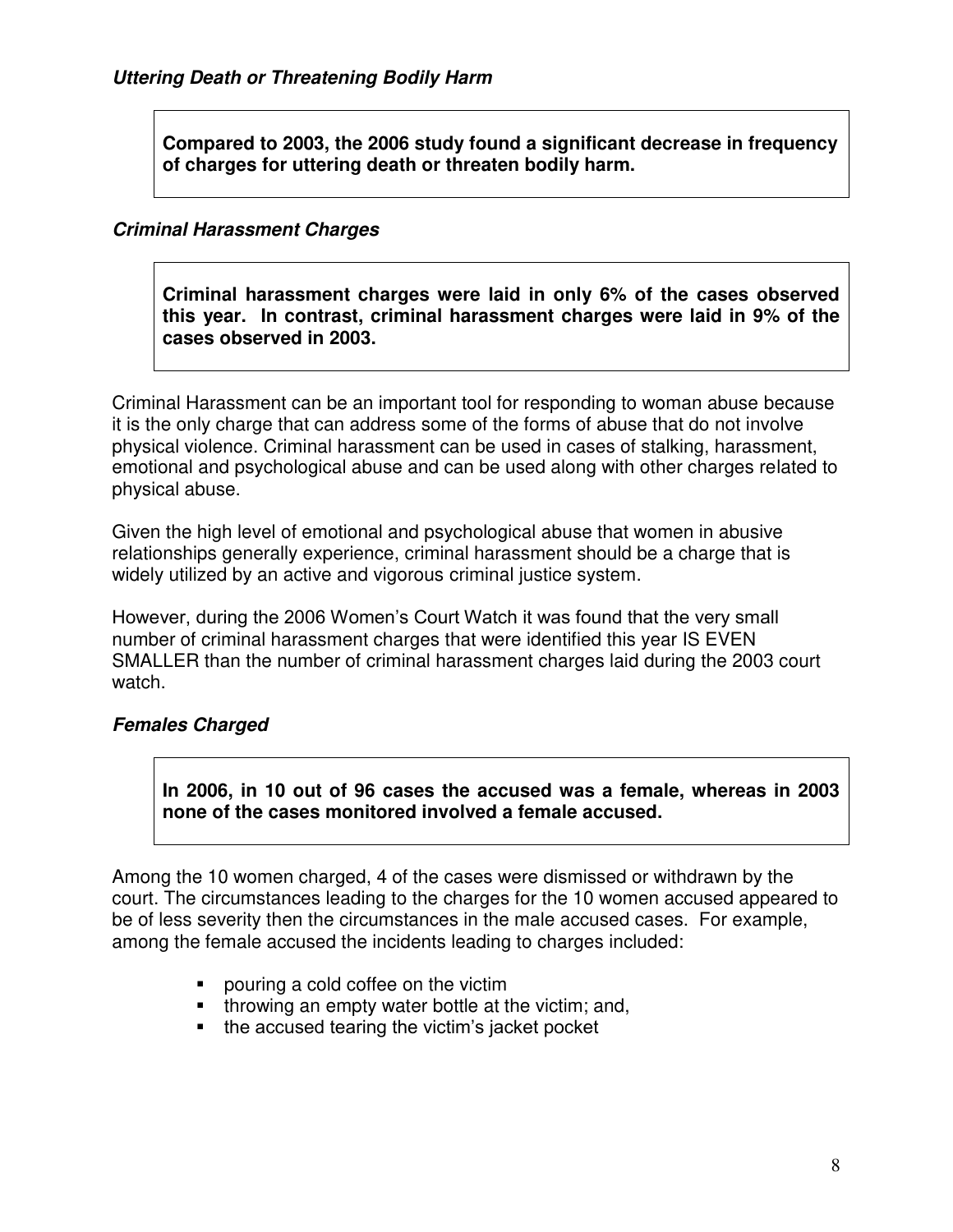*In a number of cases, these actions appeared to be in self-defense, in direct* **contrast the incidents leading to males being charged involved more severe physical violence and apparent intention to harm the victim**. In only 4 cases were dual charges laid, the majority of the charges were sole charges against the woman.

**Over the last six years we have seen a significant increase in the number of women charged with domestic assault. Questions regarding the implementation of mandatory charging policies and the impact on women must be further explored.** 

#### *Breaches of Court Orders*

An important element of an effective and meaningful criminal justice response is that the system ensures increasingly serious consequences for abusers who continue abusive and harassing behaviours.

One of the most important problems, traditionally, in effective prosecution of domestic violence was that there was no effective follow through on cases and offenders could continue the pattern of their abusive and violent behaviour with no increasing consequences One such example was the situation which was highlighted in a 2000 Provincial Coroner's Inquest where it was determined that Randy Iles had numerous convictions for breaching court orders related to his ex-partner and yet for each subsequent conviction, he received a more trivial sentence.

A breach occurs when an original charge has been laid and the accused does not comply with the restrictions of the court. The enforcement of beaches of court orders by laying new charges is important to demonstrate to both the victim and offender alike that the criminal justice system takes the issue of domestic violence seriously and will follow through to ensure consequences when offenders disobey the court and continue their abusive behaviour.

**Of the total charges in 2006, 24% were breach charges. In 2003, only 15% of the charges were breach charges.** 

Breach charges was one of the few areas where the 2006 Women's Court Watch study observed an **increase in the vigorousness** compared to 2003.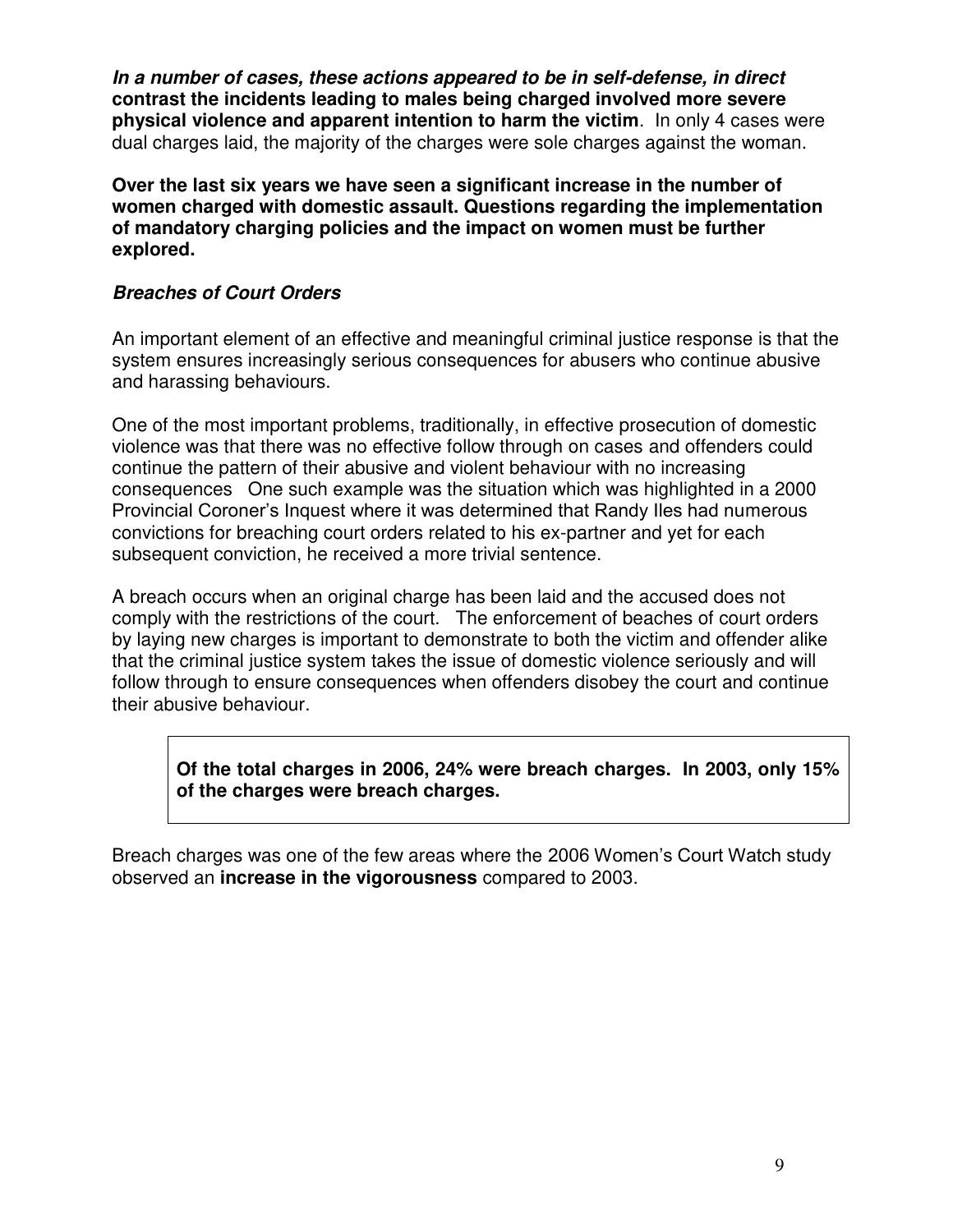### *Pre-Trial Custody*

Overall, 13 accused were held in custody before their trials. Pre-trial custody varied between one to 111 days, with the majority of individuals held for less than 5 days.

**Only 23% of all breach charges resulted in the accused being held in custody prior to trial. A significant decrease from 2003 when the accused was held in custody before the trial in 42% of all breach cases.** 

## **COURT PROCESS**

*Use of Language Interpreters* 

**The courts fail to consistently provide independent qualified language interpreters when required.** 

Given the multicultural and multilingual nature of the population of Toronto, the need for readily accessible, trained and competent language interpreters is a major issue for the court system.

According to Ministry of the Attorney General policies *("Implementing the Specialized Domestic Violence Courts", 2000),* victims who do not speak English have the right to receive assistance through their own cultural interpreters throughout the court process.

In the 2006 study, interpretation was required in 17 out of 96 cases observed. However:

- In Old City Hall Court, 5 trials required interpreters for the victim, however the court was only able to provide interpreters in two trials – the other three trials were adjourned.
- Victims required interpretation in 4 trials at College Park Court, but the court was able to provide only one interpreter.
- In one trial in Scarborough Court the accused required an interpreter, and the court failed to provide one, so that accused brother-in-law provided interpretation for the accused
- In one case at College Park Court, the interpreter secured for trial was intoxicated. The matter was adjourned to another day, requiring the victim to return to court again in order to testify.
- In 5 trials one interpreter was used for both the victim and the accused.

These results occurred despite the existence of a provincially funded interpreter program specifically for victims of domestic violence through the Ministry of Citizenship.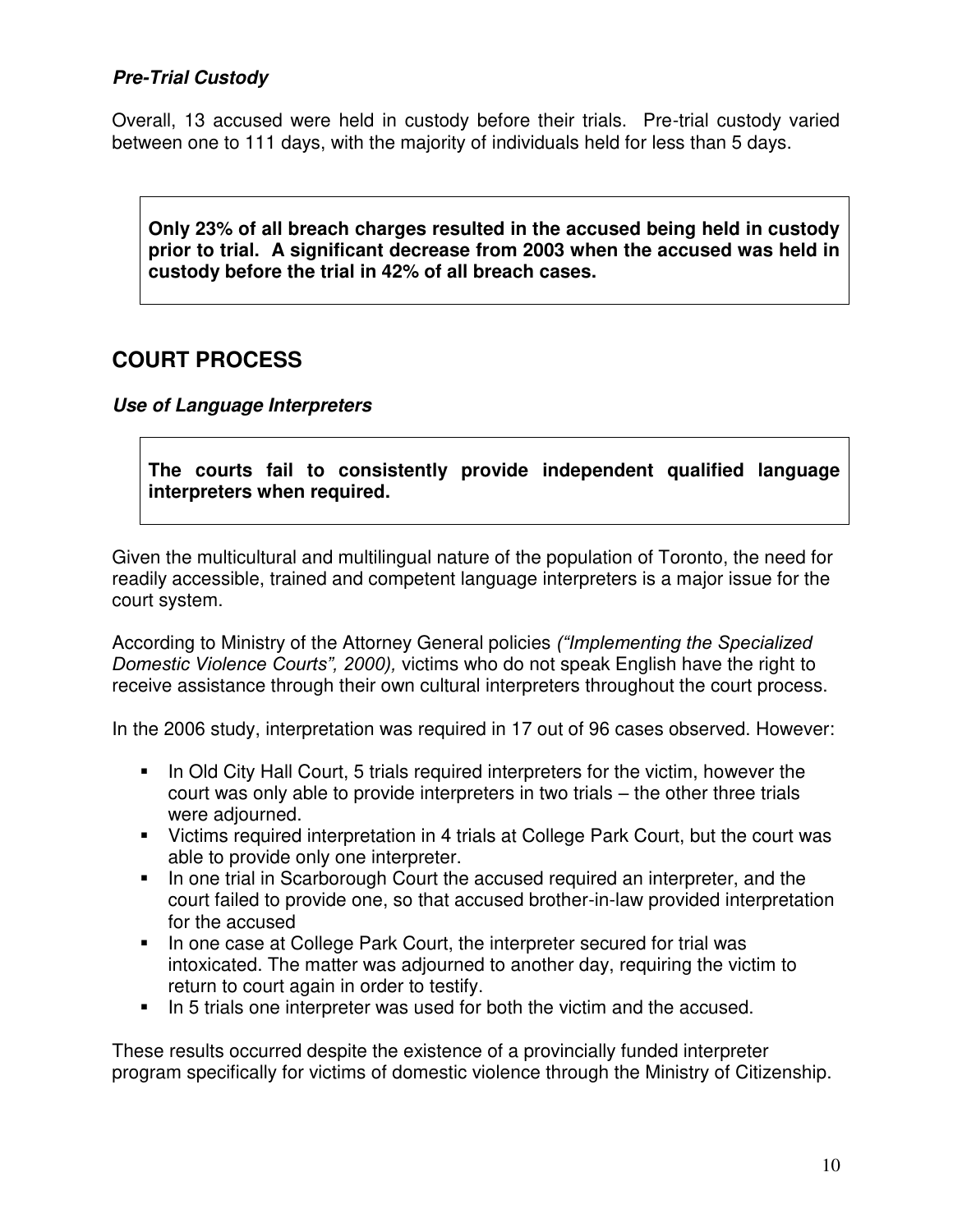#### *Victim Safety in Court*

An important aspect of victim participation in a criminal trial is the ability of the victim to feel safe in the court. Although Court Watch volunteers attempted to monitor victim safety this can be a difficult issue to follow.

However, there were a number of situations where victim's safety appeared to be compromised in the courtroom. In 5 cases, the accused were observed to be giving victims obvious threatening signals while they testified on the stand. This behavior contravened bail conditions and was intended to intimidate the victims.

Neither the judge nor any other court personnel appeared to be aware of this form of intimidation and no interventions were made by any court personnel in any of these cases to protect the victim.

#### *Use of Enhanced Prosecution Strategies*

A key purpose of establishing the domestic violence court was to minimize reliance on the victim by utilizing evidence other than victim testimony.

**In less than 50% of cases where accused pled not guilty and went to trial, an additional piece of evidence was used to support prosecution along with victim testimony. In contrast, in 2003 over 70% of the cases with trial had additional pieces of evidence beyond the victim testimony.** 

Given the complexities, the ongoing relationship and the power dynamics between an abuser and the victim it is difficult, if not impossible, for a victim to confront her accuser in court. It is for this reason that a widespread trend in domestic violence prosecution has been to attempt to minimize reliance on victim testimony and collect as much alternative evidence as possible; i.e., 911 tapes, photographs and victim injuries, witness statements. Some jurisdictions are even moving into victimless prosecution.

Notwithstanding the intent of the domestic violence courts to use enhanced evidence collection, our finding shows that police and prosecutors are increasingly relying on victim testimony. This is not only contrary to the intention of the domestic violence court but reverses the trend identified in the 2003 Court Watch where we observed increasing use of evidence other than the victim compared to the previous 1996 and 1998 studies.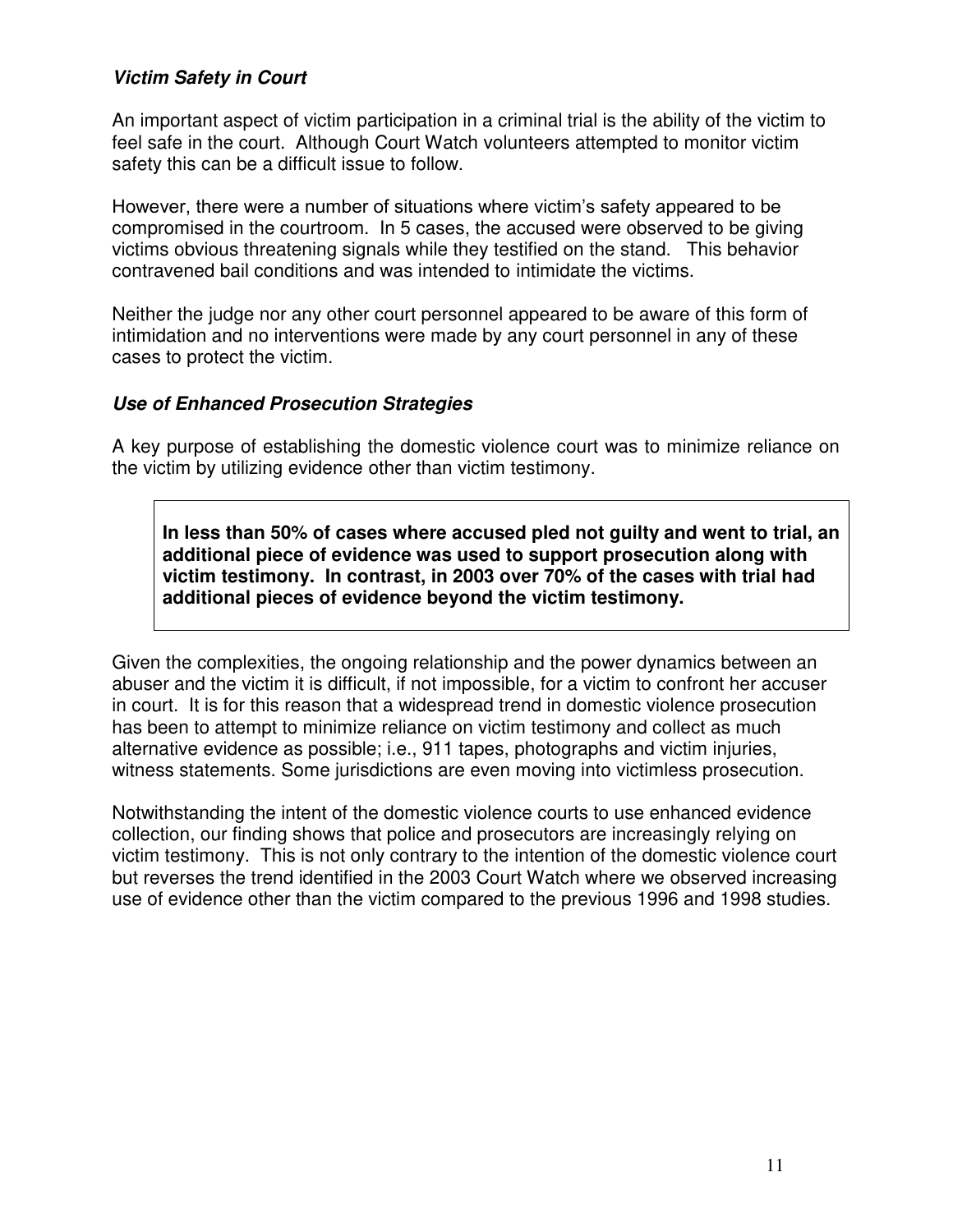## **DISPOSITION**

A range of disposition or outcome of cases was observed.

#### *Cases withdrawn or dismissed*

With the increase in reliance on victim testimony noted above it is not surprising that in 2006 we observed an increase in charges withdrawn and cases dismissed primarily because the victim did not attend court or testify.

**In 20 % of the 96 cases monitored in 2006 all charges were withdrawn at court. This contrasts to 2003 when only 10% of cases monitored had all charges withdrawn at court.** 

#### *Convictions*

The domestic violence courts in Toronto are intended to provide a coordinated response to domestic violence with vigorous prosecution of assault charges and although a finding of guilt is not the only success it can be a useful guide.

**The portion of cases found guilty increased to 67% in 2006, compared to only 53% in 2003.** 

Sixty-seven percent (67%) of the accused were found guilty of some or all of the charges. This included 53% of accused who pled guilty and 14% of accused who pled not guilty, but were found guilty.

The increase in guilty pleas and findings in 2006 suggests some movement toward more successful prosecution.

The results suggest a higher use of plea bargaining to resolve cases. The portion of cases (53%) where the accused plead guilty in 2006 increased from 43% in 2003. At the same time, the portion of cases where at least one of the charges was withdrawn when the accused pled guilty also increased to 19% compared to 11% in 2003.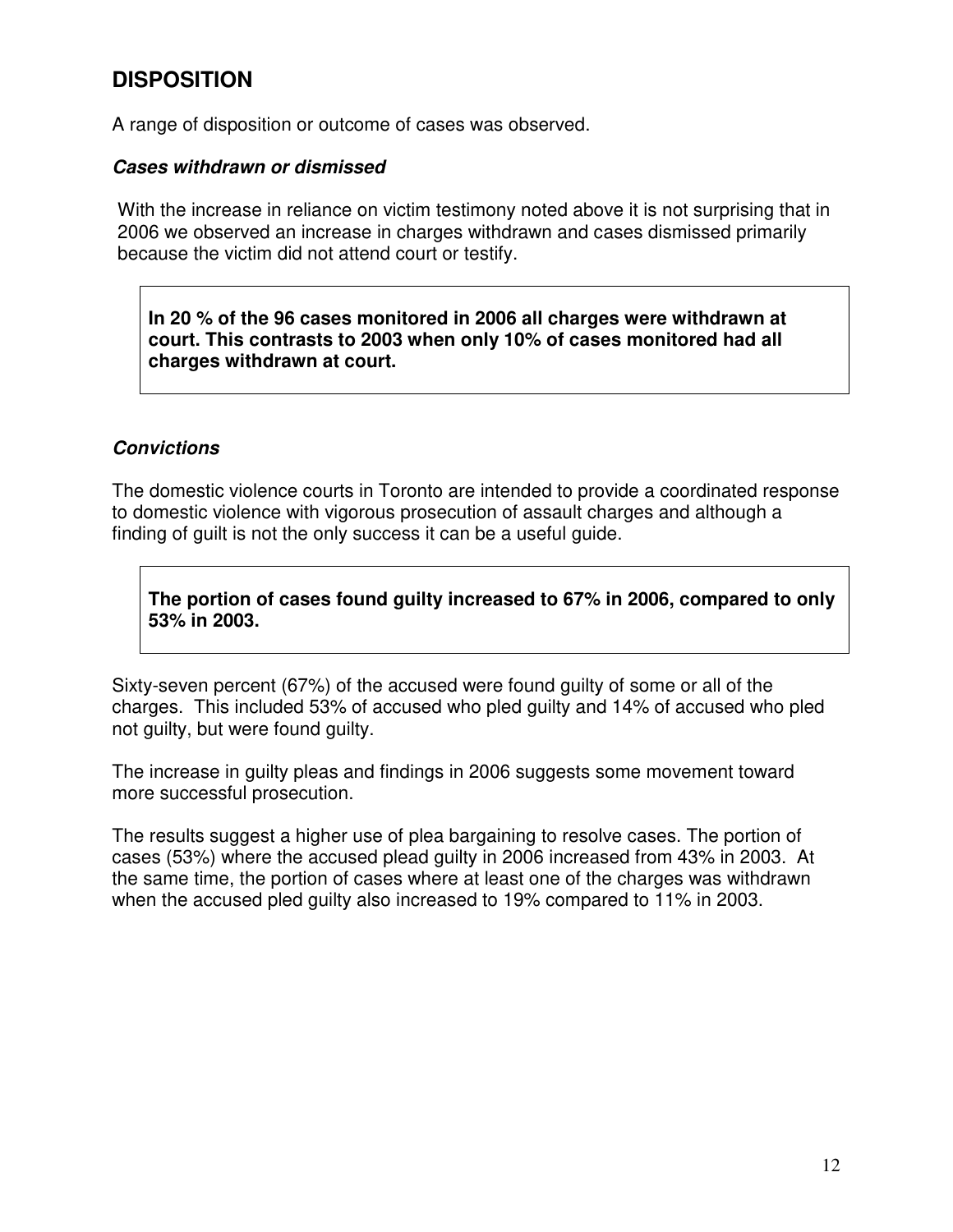# **SENTENCING**

Once the court has determined the guilt of an accused, there is a wider variation in possible sentencing outcome, ranging from an absolute discharge to prison time.

#### *Discharges*

Fifteen percent (15%) of cases found guilty received an **absolute discharge**, which is the lightest possible sentence and which means they will have no record of the conviction. This is an increase from the 4% of accused who received absolute discharges observed in 2003.

#### **Conditional discharge remains the most common sentencing among cases. In 26% of the 2006 cases the accused received a conditional discharge.**

Conditional discharge is one of the lightest dispositions that the court can make, second only to an absolute discharge**.** A conditional discharge is defined by the court as a finding of guilt, with no criminal record (*Ministry of the Attorney General, Glossary of Legal Terms, 2004*).

#### **The 2006 Women's Court Watch found that among the cases resolved by conditional discharge there was a wide range in the severity and quality of the assault and incident.**

There appears to be little consistency in application of conditional discharges. For example, the following circumstances were involved in cases that were resolved by conditional discharge:

- **throwing cookies and oranges at the victim**
- throwing an empty water bottle at the victim

However, the same disposition of conditional discharge was given in cases such as the following where the violence was substantially more severe:

- the accused hitting the victim with a coat hanger and leaving marks
- **Permies to the face and head that resulted in bruising**
- hitting the victim's head on the wall resulting in a skull fracture
- **dragging the victim out of bed by her hair**
- death threats**.**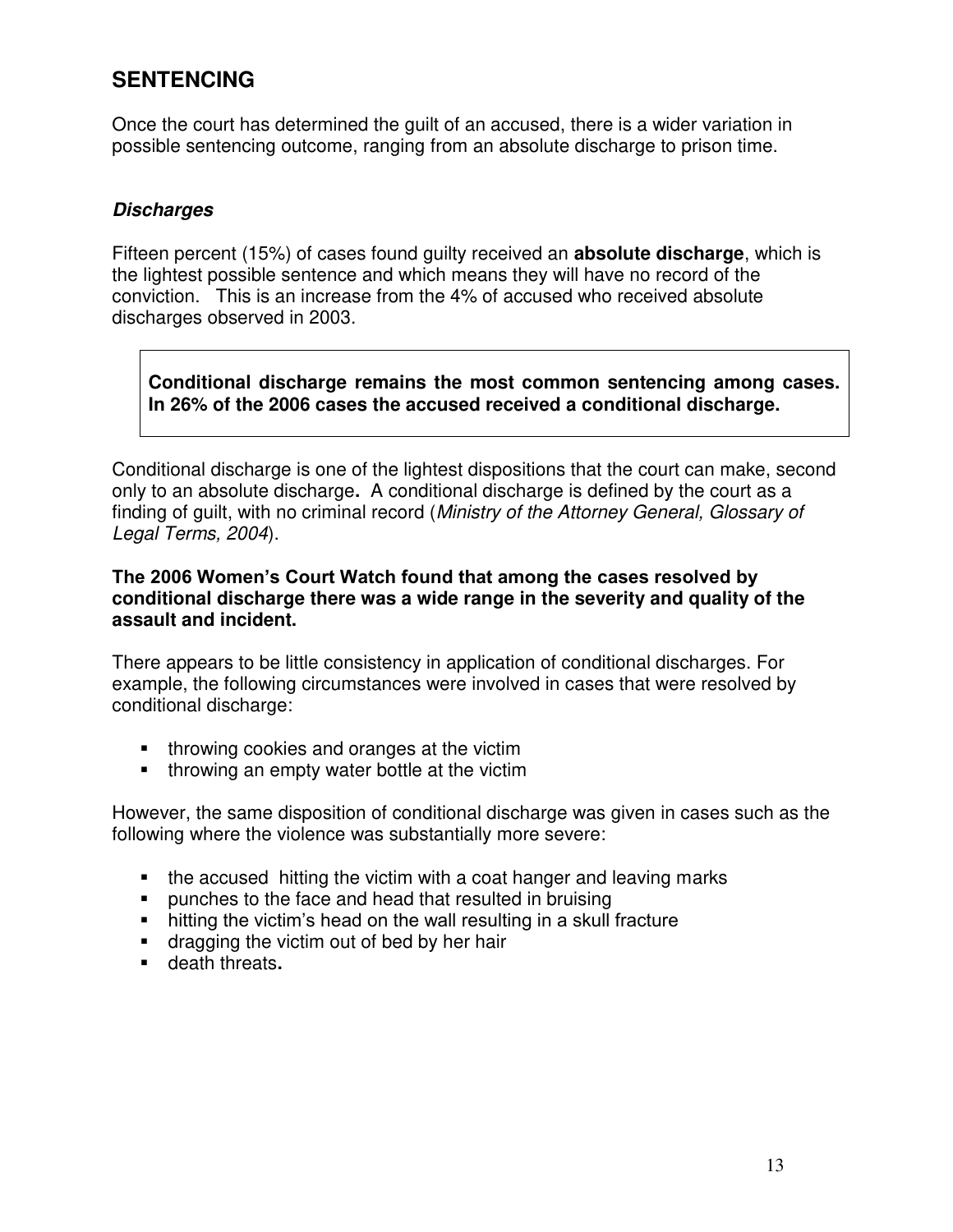#### *More Serious Outcomes*

In 23% of the cases the accused received a criminal record and/or imprisonment, including:

- 13% receiving a suspended sentence
- 5% of the accused were to serve some time in prison.

These observations reflect a significant change from 2003, where just over 50% of those found guilty were sentenced to a prison term or given a suspended sentence.

**Overall, the 2006 study indicates that for those found guilty, there was a significantly greater chance of receiving a discharge without a criminal record compared to 2003.** 

## **FOLLOW-UP WITH OFFENDERS**

#### *Probation*

Probation is an important tool to allow for the monitoring of the victim's safety and providing a continuing message to abusers that their behavior is not acceptable.

**Less than one half, or 49%, of those found guilty, received a term of probation along with their sentence. This represents a significant decrease from 2003 when 92% of offenders received a term of probation**.

The most common length of probation was between 12 - 24 months. About 15% of offenders in 2006 received probation of 6 months or less.

#### *Mandated Intervention or Counseling Programs*

An important element of the domestic violence courts was the expectation that offenders would be monitored post-conviction and would be mandated to participate in rehabilitative programs as part of bail conditions or probation**.** The expectation that post conviction follow-up is crucial to address the on-going nature of women abuse has been a provincial standard since 2000.

**Despite the post-conviction monitoring standard, court mandating of counselling programs has declined since 2003 when 80% of those found guilty received probation that including requirements to attend some form of counselling. This compares to 51% found in the 2006 study.**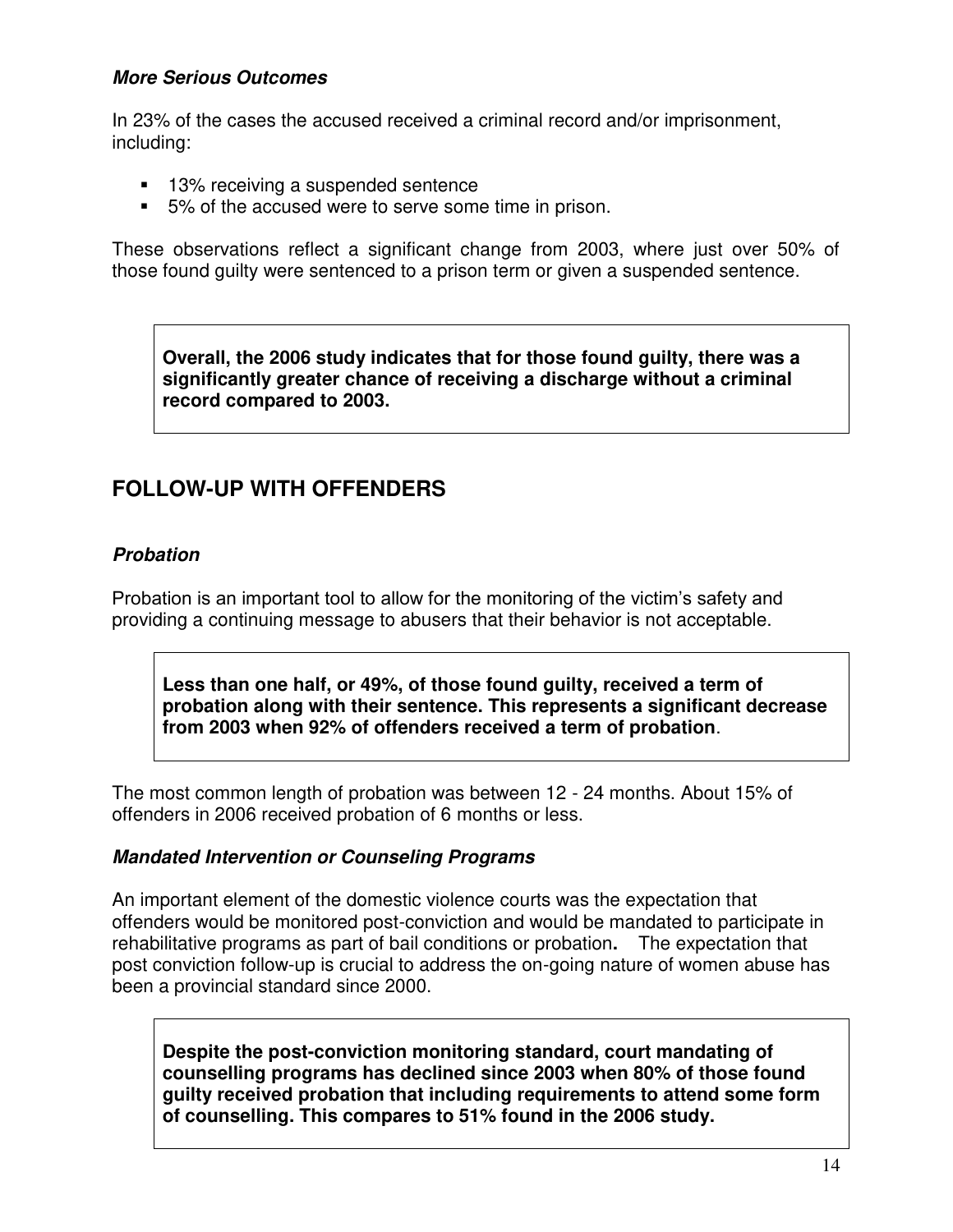Given the potential risks of on-going abusive behavior, in 2003 the province of Ontario identified standards and guidelines for Partner Abuse Response (PAR) programs. Eleven community-based PAR programs have been accredited to provide programming for court mandated domestic violence offenders in Toronto.

 PAR differs from other counselling such as anger management, in that PAR has a specific socio-educational curriculum that is explicitly geared to challenge men on their abusive behaviors within intimate relationships. A key element of PAR is regular contacts by the program with the partner-victims to offer support and monitor their safety. One of the most dangerous aspects of non-accredited programs is that they typically do not have any partner–contact.

**Notwithstanding the provincial standard that offenders convicted of domestic violence related offenses should be mandated into a PAR program, 35% of those found guilty were NOT mandated into an accredited PAR program.** 

It should be noted that although the court may not specifically mandate participation in PAR, Probation Officers have the ability to direct their clients to PAR programs, when the judge has been less specific in his or her orders.

After almost 10 years of PAR programs and provincial standards, our results suggest that:

- the portion of offenders found quilty who receive any form of post-conviction follow up is declining, and
- where post-conviction follow up is a requirement we continue to see courts not recognizing the importance of accredited programs focusing on partner abuse.

## **LENGTH OF TIME TO FINAL DISPOSTION**

A timely intervention has been shown to be one of the most important factors in successfully prosecuting domestic violence cases. In 2000, the Ministry of the Attorney General document, *"Implementing the Specialized Domestic Violence Court Process"*, set a guideline of 4 months to complete case processing.

In most cases a short window exists immediately after the incident where the victim is able and willing to acknowledge the abuse and before the abuser, family or community has a chance to intimidate, threaten or guilt her into recanting. We also know that interventions are most effective on the abuser if the consequences are imposed close to the actual incident.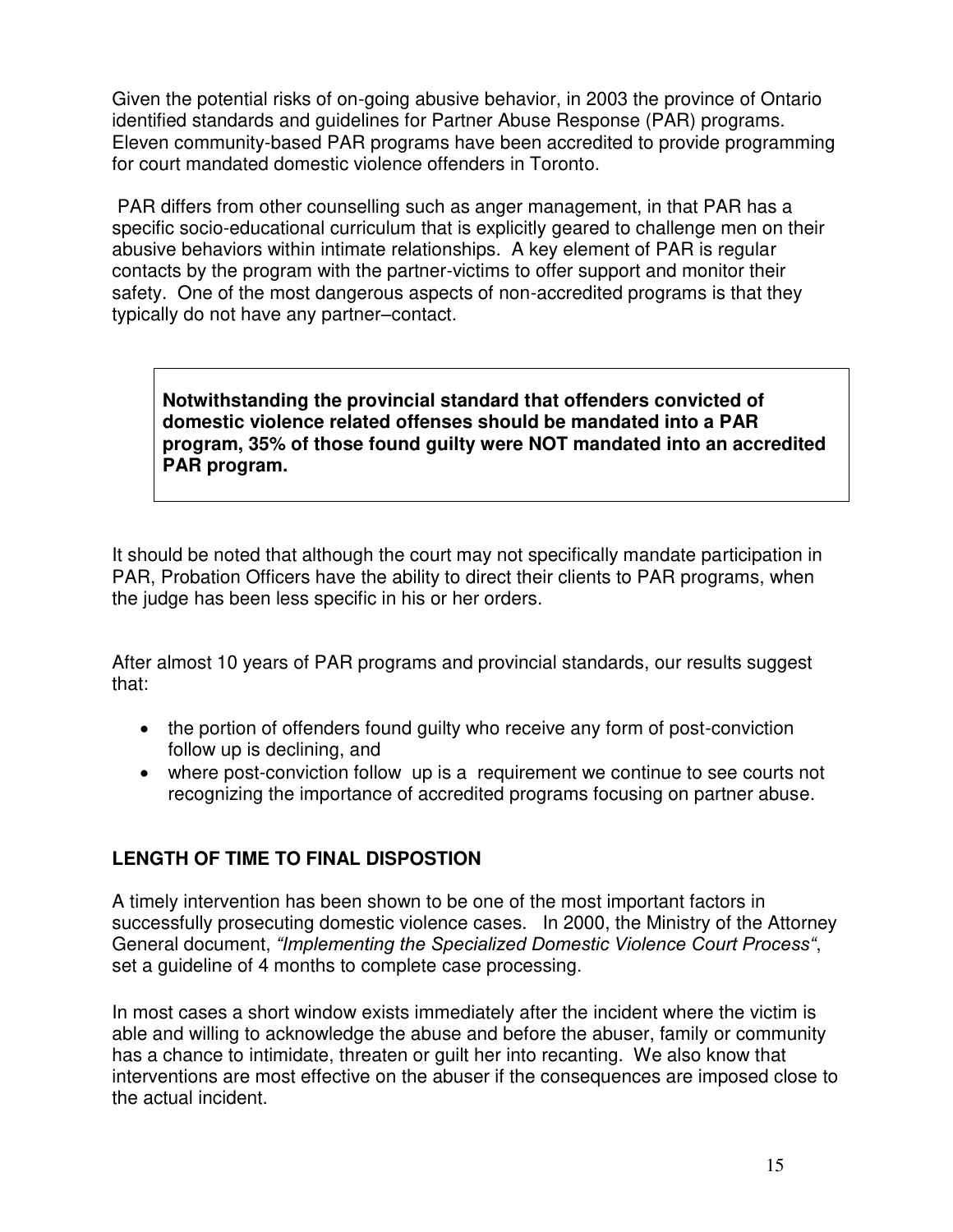**The average length of time between the arrest and final disposition of cases was 12 months. This is in contrast to the four-month guideline established by the Ministry of the Attorney General.** 

Several cases observed by Women's Court Watch had been in court for more than 2 years and are still ongoing. In one case, the accused and the victim attended court 9 times; the matter was resolved at the  $9<sup>th</sup>$  court appearance by a peace bond.

Court Watch 2006 was completed over an eight month period. Currently 17 of the cases monitored (18%) are still pending due to adjournments.

#### *Relationship between victim and accused*

**In 2006, 30% of all cases observed were dating relationships, whereas in 2003 the dating relationship cases were observed in only 12% of cases**.

This year saw a significant change with regard to the particular demographic of victims. Among the cases surveyed we observed a significant increase in the number of dating relationships.

The significance of this change is not clear and requires further examination. It could mean that more women in dating relationships are experiencing abuse, or it could mean that women are more aware of abuse situations and are calling the police much earlier.

## **JUDICAL DEMEANOR AND COMMENTS**

A key aspect of Women's Court Watch has been to observe judicial responses to both the victim and offender along with documenting qualitative information about the court process. Judicial responses captured by the volunteers have been grouped into three categories: positive, neutral and negative responses.

The personal interaction between the judge and the victim is crucial to the preservation of the victim's dignity throughout the court process. Behaving in a respectful manner serves to send a message to victims that their experiences are important and the court takes their safety seriously.

In order to examine judicial responses the court watch volunteers surveyed a number of different aspects of judicial response including demeanor of the judge, the manner in which the judge interacted with the accused, the manner in which the judge interacted with the victim and the actual sentence given. Volunteers used their own subjective opinions to categorize judicial demeanor and comments, however, the survey tools give some guidance.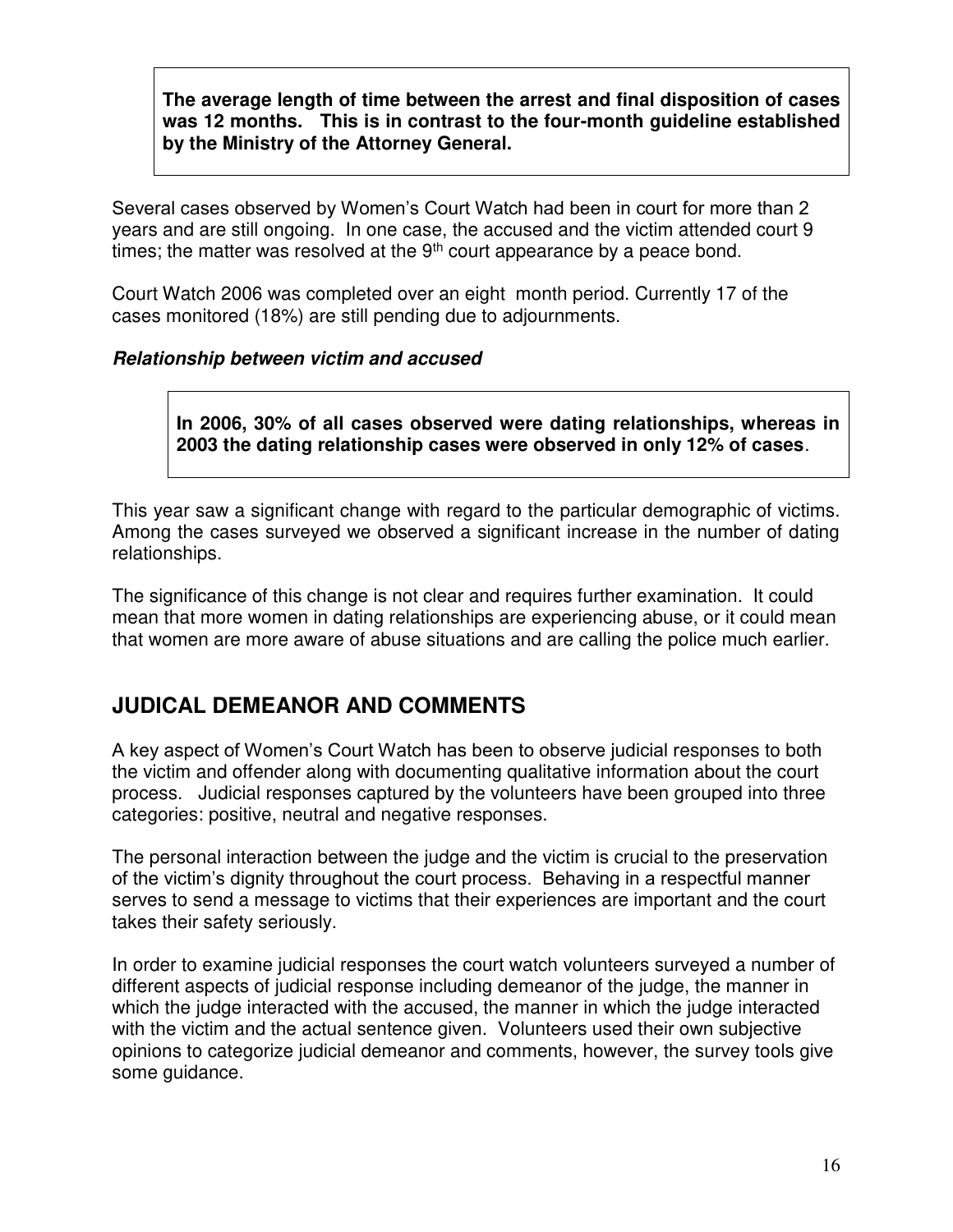Based on Volunteer rankings, in:

- 42% of cases, judges were described as displaying a positive demeanor
- 26% of cases, judges were described as displaying a neutral demeanor
- 32% of cases, judges were described as having a negative demeanor

## *Positive or Neutral Comments*

In identifying positive responses, volunteers used words like 'supportive', 'attentive', and 'making eye contact' to describe the demeanor of the judge.

Examples of comments made by judges identified as **positive** during sentencing to the accused**:** 

- "Keep your hands in your pockets", "get along with your wife" and "understand the consequences of getting involved with violence in this day and age" (to the accused.
- "Hitting a spouse is always wrong".
- "I hope not to see you on the cover of the Sun (Newspaper)".
- "I am not trying to be mean, I think you are worth it, you need to decide if you are worth it too. Hopefully you make the right choices, if not, you know how the system works". (directed towards the victim)
- "Alcohol does not excuse actions; he (the accused) had also been found guilty of assault charges in 1999 with his first wife. His crime was horrific and 9 days jail time suggested by the Crown was not enough with a crime involving a knife".
- "This is the most serious issue, because the victim and the child should be safe in your company, and you violated that trust. If you pick up newspapers, you will know that violence towards women is a serious problem, and sometimes leads to death. And for the next generation, it leads to bullying at school, and 9 out of 10 kids in youth court come from homes just like the one you have given to your child". (to the accused)
- "I am satisfied beyond a reasonable doubt that the person Ms. X saw was Mr. X (the accused). The judge gave the definition of assault and commented "there is no requirement that physical injury must occur for the act to qualify as an assault. I find him guilty."
- "The complainant had to be terrified by you…You cannot be any kind of a father behind bars." (to the accused)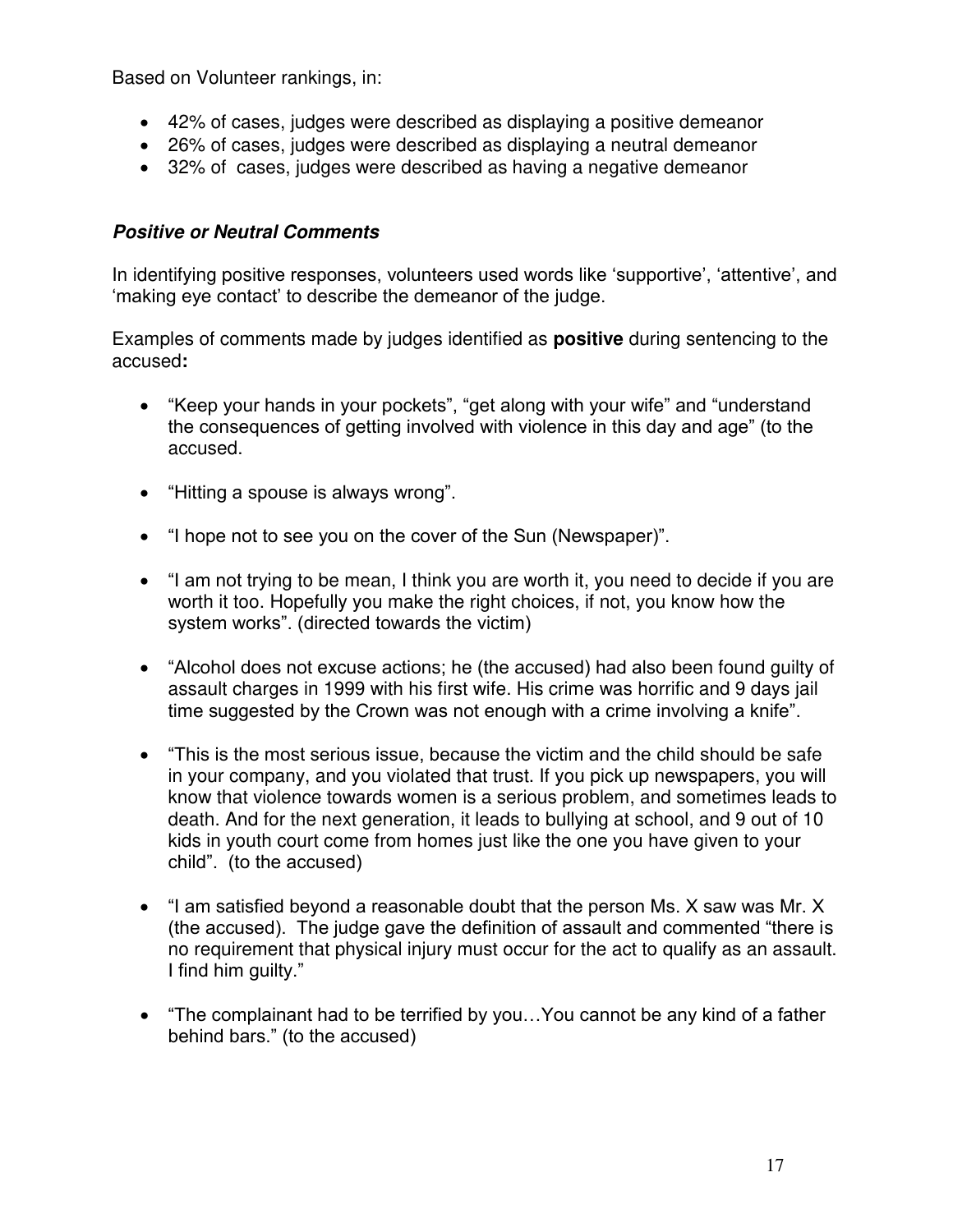Examples of the responses from the judiciary identified by volunteers as examples of **neutral** responses including the following:

- One judge was very respectful to the victim (he did not rush the victim)
- One judge asked the victim if she needed any help and indicated that she should not hesitate to let him know if she needed a break, etc.

## *Negative Comments*

Judge's comments at sentencing provide the opportunity for the court to address the severity of the offense and the impact the abuse has on the victim. However, it was observed that in many cases, there was virtually no reference by the judge to the issue of domestic violence and/or the accused seemed to be almost ignored. For example, judges often speak exclusively to the lawyer representing the accused and the communication is largely around the administrative details of the situation (e.g., "make sure he picks up his probation papers, and tell him to return to court on….").

The importance of speaking out about the impact of woman abuse cannot be underscored enough. A judge has the tremendous opportunity to provide a strong statement to the accused regarding how society does not and will not tolerate intimate partner violence.

The study found that judges were identified as displaying a negative demeanour towards the victim in 26% of the cases. The 2006 Court Watch volunteers described judges as 'distracted', 'inattentive', 'disrespectful', and 'not interested in the proceedings,' noting negative facial expressions, and repetitive questions directed at the victim as negative.

The following are examples of negative comments made by judges during sentencing that minimized and trivialized the abuse and the victim's experience:

- "The reverend (Mr. X, the accused) does a lot of community work and works with youth therefore Mr. X has support in the community and should receive an absolute discharge."
- "An assault is an assault, however you showed restraint by throwing (water) and not using something that could have seriously harmed your partner."
- "My position is that, any person in a heated debate would take these threats in a reasonable way and not assume them to actually be threatening" (directed at the victim).
- "This incident is not a domestic relationship, it is a love triangle".
- "There is ambiguity and uncertainty whether or not the alleged assault was intentional. The case is not strong enough and is not going to get stronger. Case dismissed."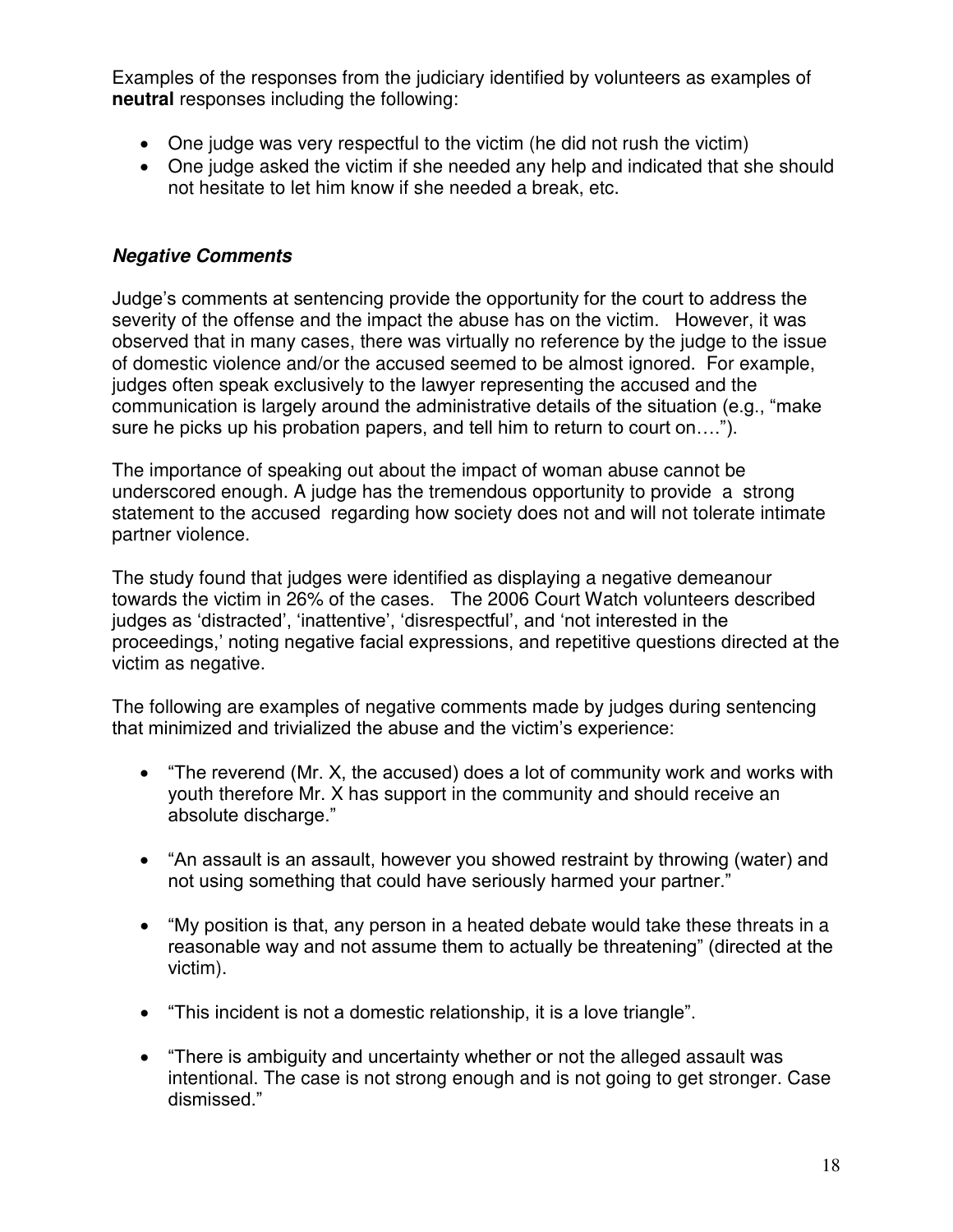One judge stopped a guilty plea during the reading of the synopsis to inquire whether the accused assaulted his partner because of the rising gas prices, and said, "what is society coming to when gas prices are causing domestic violence?"

Although it is heartening that more than one half of the judges were identified as neutral or positive, it is concerning that a considerable number were seen as negative.

## **IMPLICATIONS OF THE FINDINGS**

The picture offered up by the results of the 2006 Women's Court Watch leads to many questions and concerns and ultimately to a call for action. Overall, there appears to be a much less serious and rigorous response to domestic violence charges in the courts.

If such findings reflected a decrease in the actual rate of domestic violence in our community, these findings could be somewhat positive, indicating that there is less serious abuse taking place across our community. Unfortunately, this is not born out by the number of women killed by their intimate partners, the ongoing and consistently high numbers of domestic violence police calls, etc.

**One of the most problematic issues presented by these finding is the trend away from ensuring increasing consequences for repeat offenders within the domestic violence courts**. This is demonstrated by the findings related to breach charges and pre-trial custody. An important aspect of a meaningful response to domestic violence is a systemic approach that ensures those who contravene existing court orders receive increasingly serious consequences. Such breaches of court orders must be taken more seriously than the original charge.

In 2003 the findings suggested a significant improvement in this area as 42% of accused were held in custody after they were charged with breaching a court order. During our 2006 court watch, only 23% of those who breached a court order were held in custody. In other words they refused to follow the court ordered conditions but received no substantive consequence and were allowed to 'walk away'.

**A second major concern is the demonstrated decrease in the amount of evidence beyond the victim testimony used in prosecuting domestic violence cases**. The intention of using enhanced prosecution techniques was a core component of the specialized courts. A key assumption that underlies the domestic violence courts is that victims of abuse will not readily testify against their abuser and an effective response by the criminal justice system must take this into account and find means other than victim testimony to prosecute the case.

#### **The third most troubling result relates the need for effective intervention, followup and monitoring of domestic violence offenders.**

Probation is a critical way that domestic violence offenders are monitored regarding their risk to the victim. In addition, probation offers follow-up with both the offender and victim; the victim is offered resources and services. The number of offenders convicted of domestic violence charges and receiving a condition of probation has dropped substantially.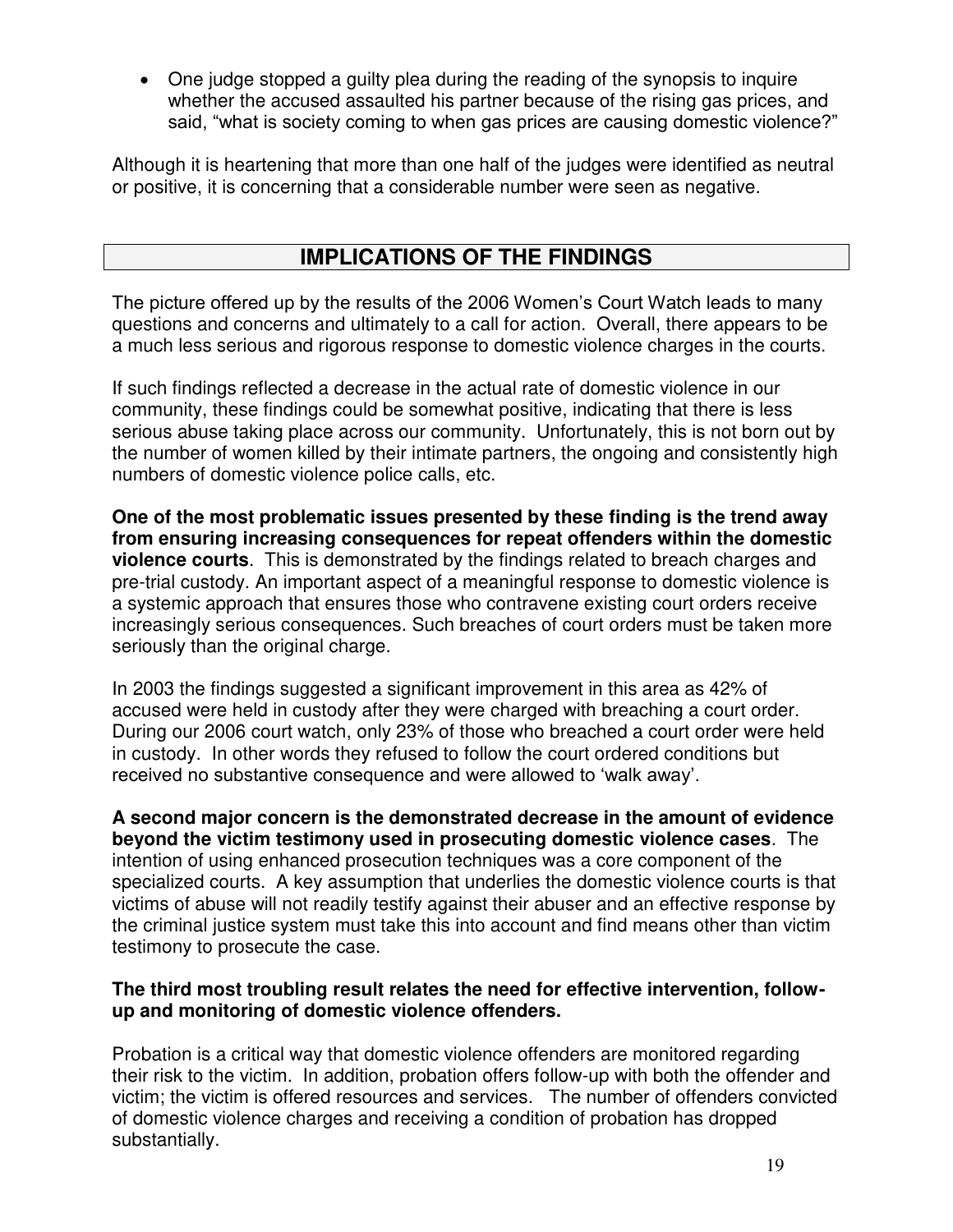One of the most important elements of the domestic violence courts has been the introduction of batterer's or PAR programs as they are called in Ontario. Unfortunately, we have seen a significant decline of the percentage of convicted offenders who are mandated into these accredited PAR programs – barely one half of those on probation were mandated into PAR programs in the 2003 Women's Court Watch.

Lastly, Women's Court Watch saw continuing examples of negative attitudes by the judiciary towards victims of abuse and implicitly a tolerance for abusive behaviour on the part of some judges. Very troubling were situations where judges did not use the opportunity that they have in the courtroom to make a significant impact on the offender. In numerous cases we saw judges who only spoke to the defense lawyer and who treated the accused as a superfluous character rather than the individual who should be the focus of the court hearing.

Although Women's Court Watch found a few areas within the domestic violence courts where the courts appear to be increasing in their effectiveness; such as an increasing number of offenders found guilty by the court, increasing number of breach charges and slightly increasingly range of charges used in domestic violence situations, these changes seem fairly insignificant in relation to the back sliding in many other areas of successful prosecution.

Whereas the previous three court watch projects had seen incremental improvements in achieving the objectives of the domestic violence courts, the current Women' s Court Watch demonstrates a reversal of this trend and lack of ability to meet the objectives.

This picture of the criminal courts does not inspire confidence in the criminal justice system, which in turn discourages victims from using this system as they recognize that their safety is not able to be effectively protected.

The system continues to be fragmented with no effective mechanism of ensuring that the intervention at each distinct stage (police, crown attorney, judge, probation) remains focused on accountability of the offender and safety of the victim.

The key message to an abuser remains that he can drag out the matter, he can plead away charges, and he is able to repeatedly breach court conditions and yet have very few it any significant consequences.

We need action to see the courts implemented as they are meant to be so that women and children will be safe and abusers will understand that we as a community will not tolerate abusive behaviours.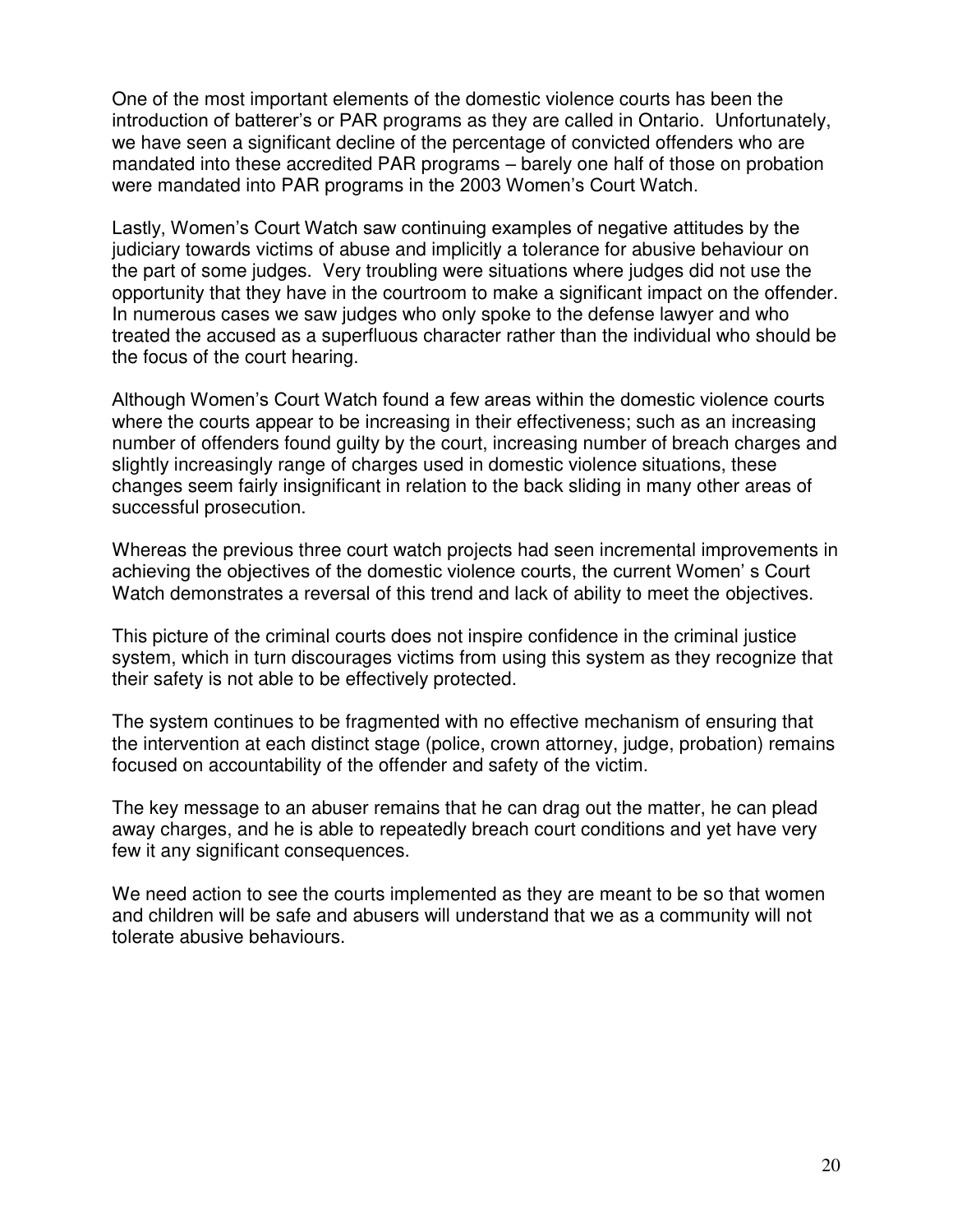## **DEFINITIONS**

**WOMAN ABUSE**: *The functional definition of woman abuse for this project is: Any verbal threat or physical force used to create fear and control what a woman does.* 

**DUAL CHARGE**: Where police attend a domestic violence call and arrest and/or charge both parties

**PROVINCIAL CRIMINAL COURTS**: the courts that hear summary convictions where the sentence is generally two years less a day as opposed to superior court, family court, child welfare court. Domestic violence cases are generally heard in provincial courts. There are 5 provincial criminal courts in Toronto (Old City Hall, College Park, North York, Scarborough and Etobicoke).

**CONDITIONAL DISCHARGE**: Occurs when the accused, after being found guilty, is discharged under certain conditions ordered by the judge. If the accused complies with the conditions, she/he will not have a criminal record.

**ABSOLUTE DISCHARGE**: The accused, after being found guilty is discharged without a record of conviction.

**BREACH**: A breaking of a duty or obligation.

**DISMISS A CHARGE**: When a judge feels that there is insufficient evidence presented in a case to allow for a finding of guilty, he or she may decide that the matter is not worth pursuing any further. That person is then free to go and there will be no conviction registered against him or her.

**EVIDENCE**: Testimony and exhibits presented to the court to support either Crown or defense arguments.

**CHARGE WITHDRAWN**: Under certain circumstances a Crown Attorney may feel it is best not to prosecute an accused on a given charge. Done on request of the Crown.

**PEACE BOND:** A Justice of Peace may order the abuser to appear in court and to promise in writing to keep the peace and be of good behavior. This is also called entering into recognizance. Refusing to comply with the terms may result in a jail term of up to twelve months.

**PROBATION:** Court order under which a person found quilty is released under supervision of a probation officer and with direction to obey certain conditions.

**SUSPENDED SENTENCE**: A sentence which is pronounced but the execution of which is postponed. This usually means that it will not be served if the offender commits no further offences during a specified length of time.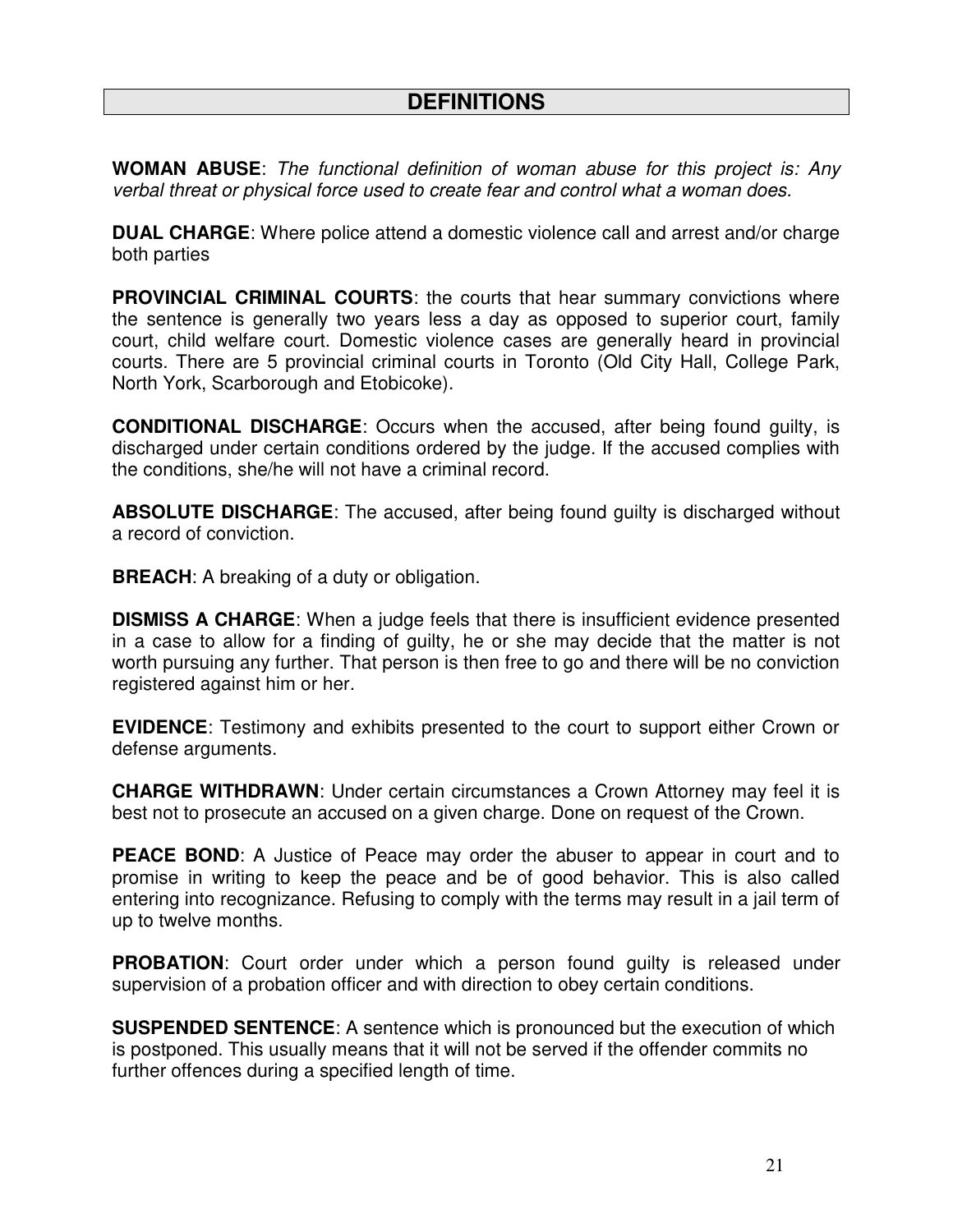## **REFERENCES**

Federal-Provincial-Territorial Ministers Responsible for the Status of Women. (2002) Assessing Violence Against Women: A Statistical Profile. Canada: Status of Women Canada.

Ministry of the Attorney General (2000). Implementing the Specialized Domestic Violence Court Process: Orientation and Planning Sessions., Ontario, Ministry of the Attorney General

Ptacek, J. (1999). Battered Women in the Courtroom: The Power of Judicial Responses. Boston: Northeastern University Press.

Windsor Safety First Audit Team. Safety First Audit: Final Report. Submitted to the Ministry of the Attorney General. Windsor, ON: Partnership Ending Abuse Creating Equality.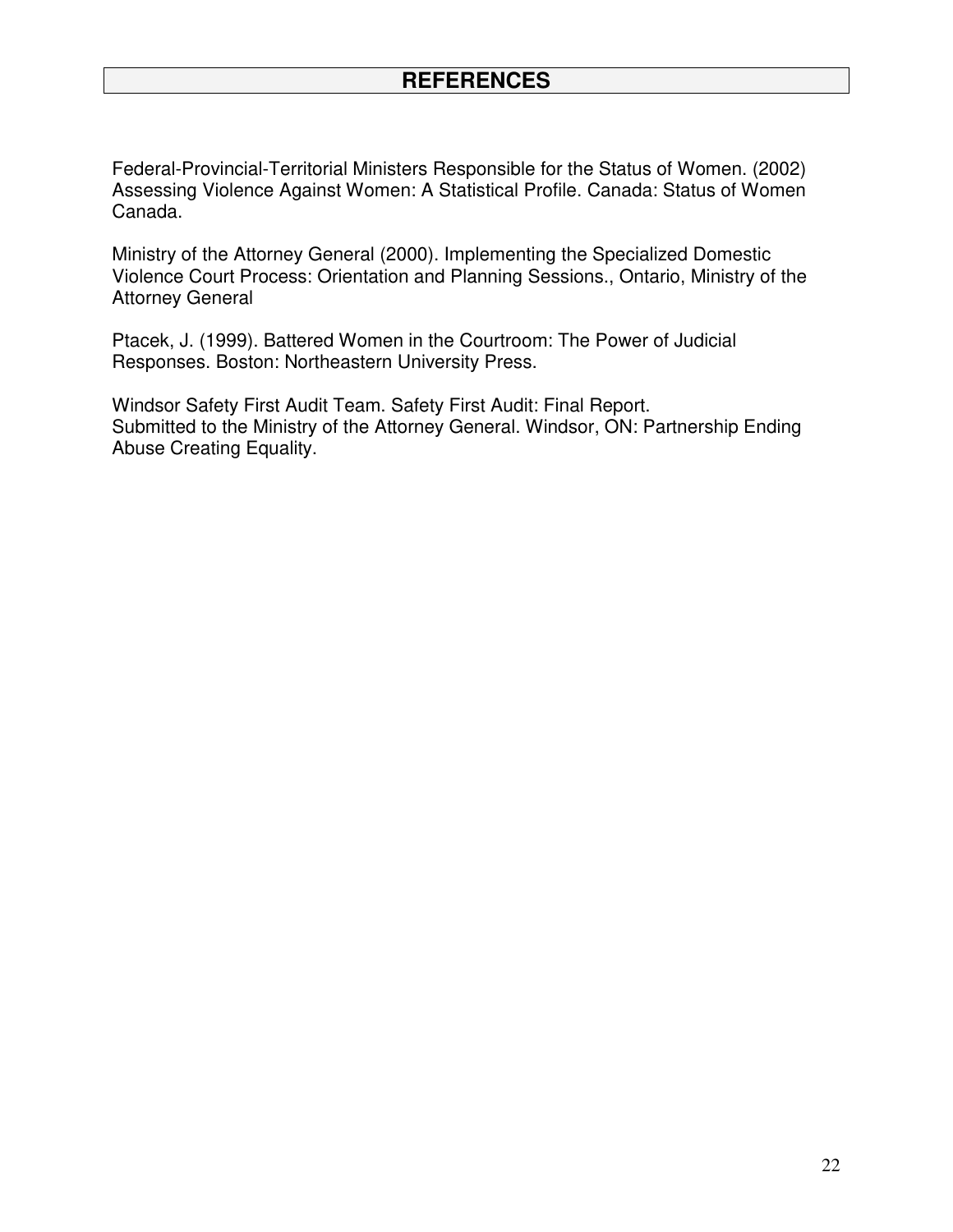

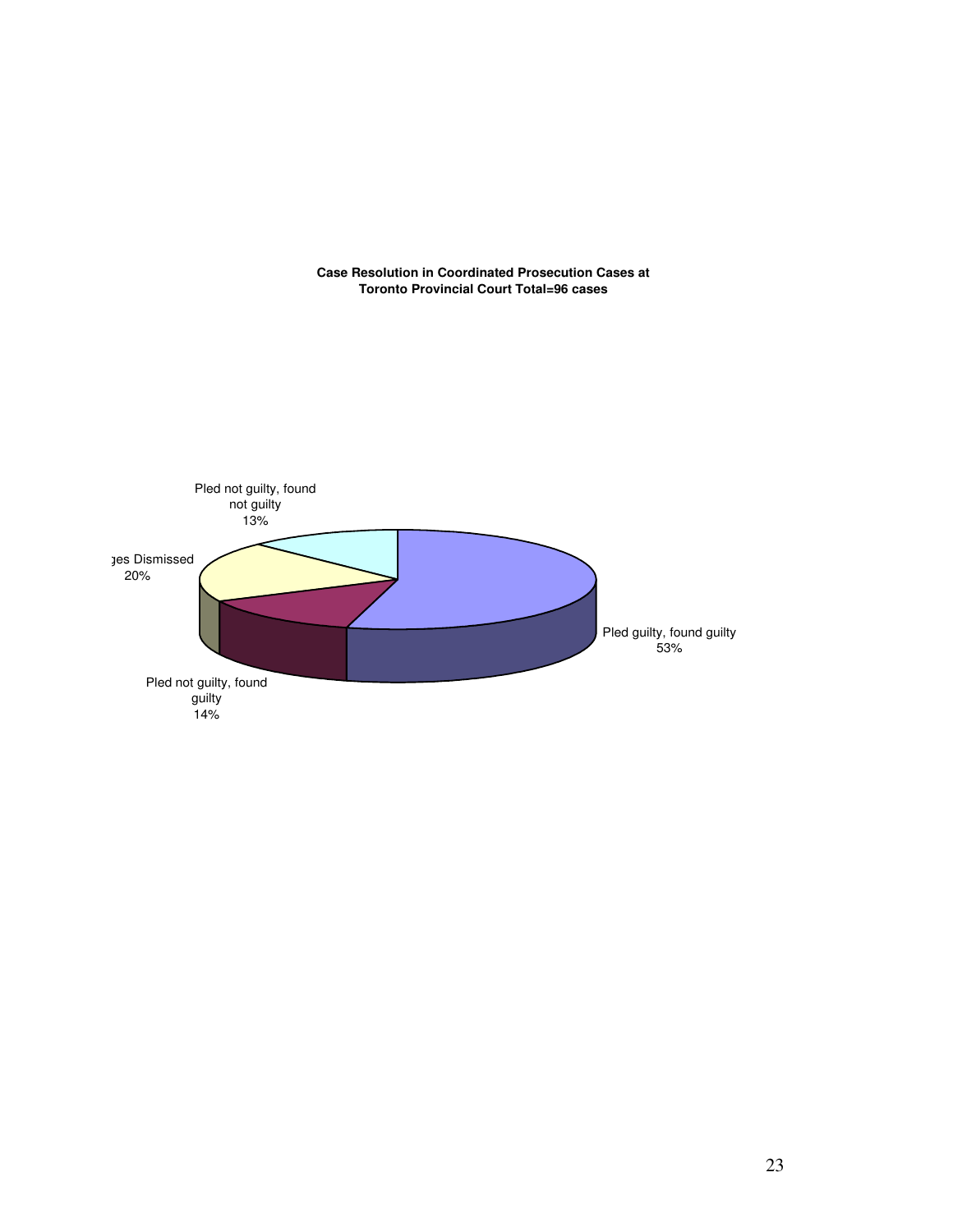

#### **Comparative Analysis of Selected Findings in Court Watch III(2003) and IV(2006)**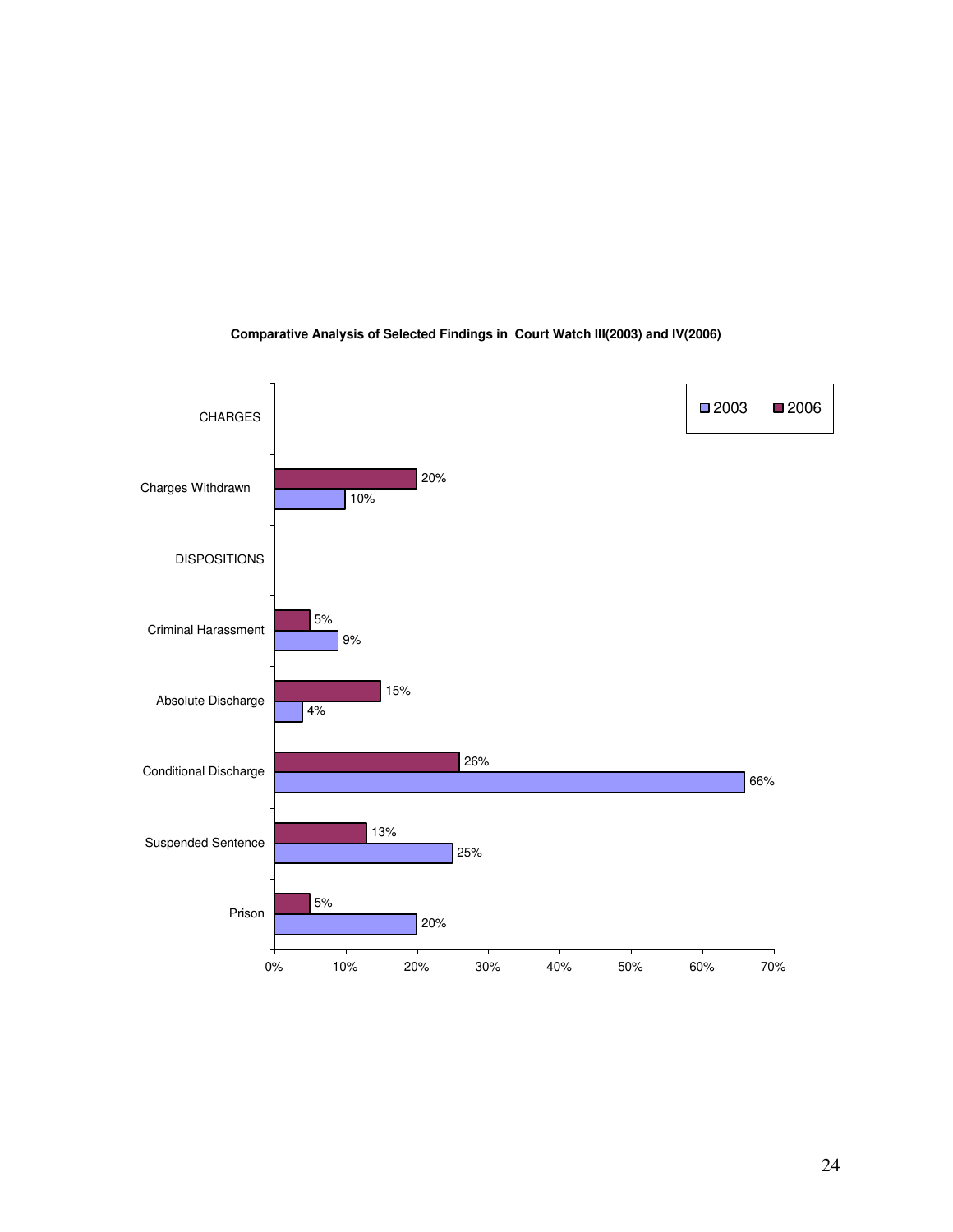#### **Sentences**



\* On-going: These cases are pending or on going court matters due to re-assaults or adjourned trials.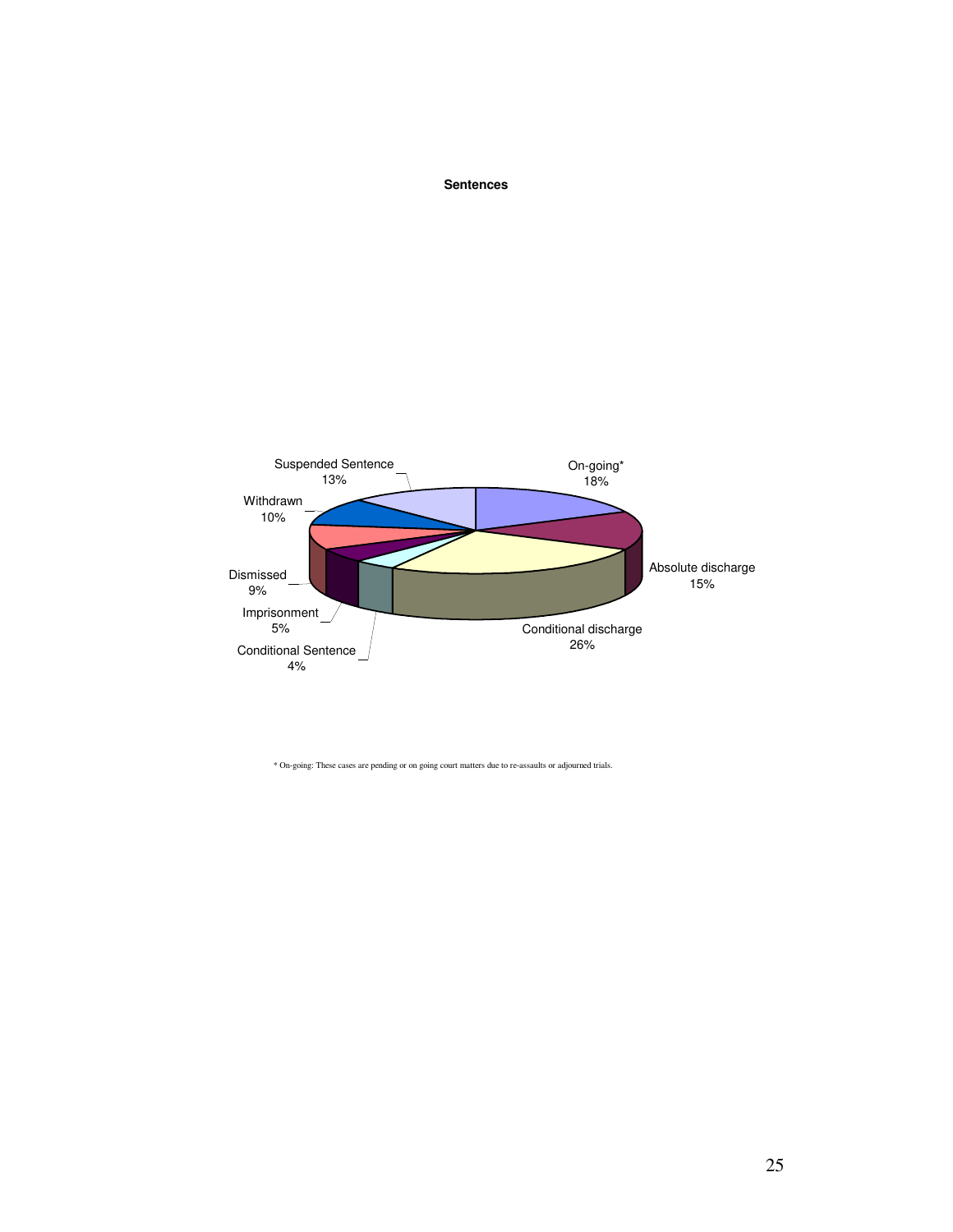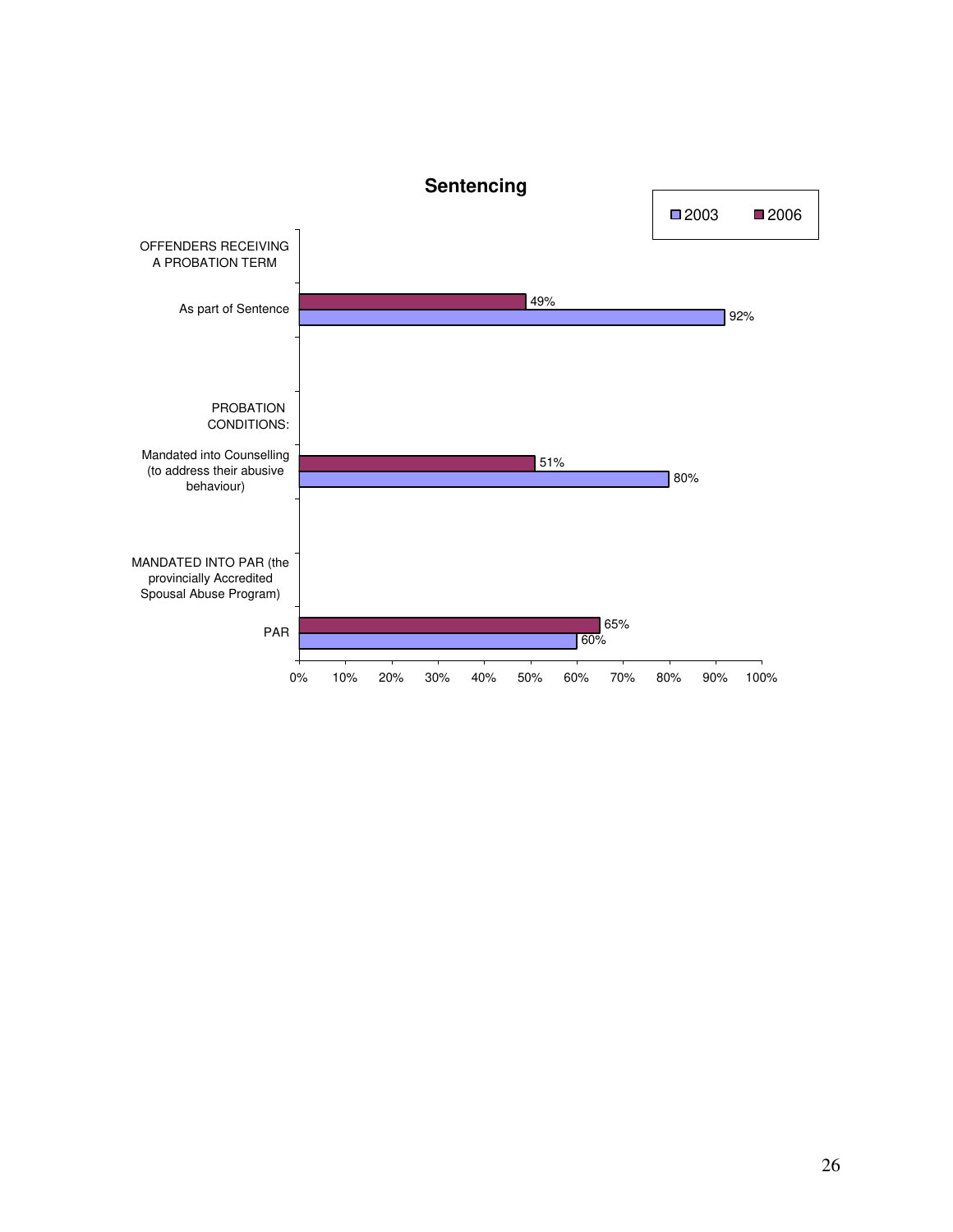#### **Charges Most Frequently Laid in 96 Cases Observed**

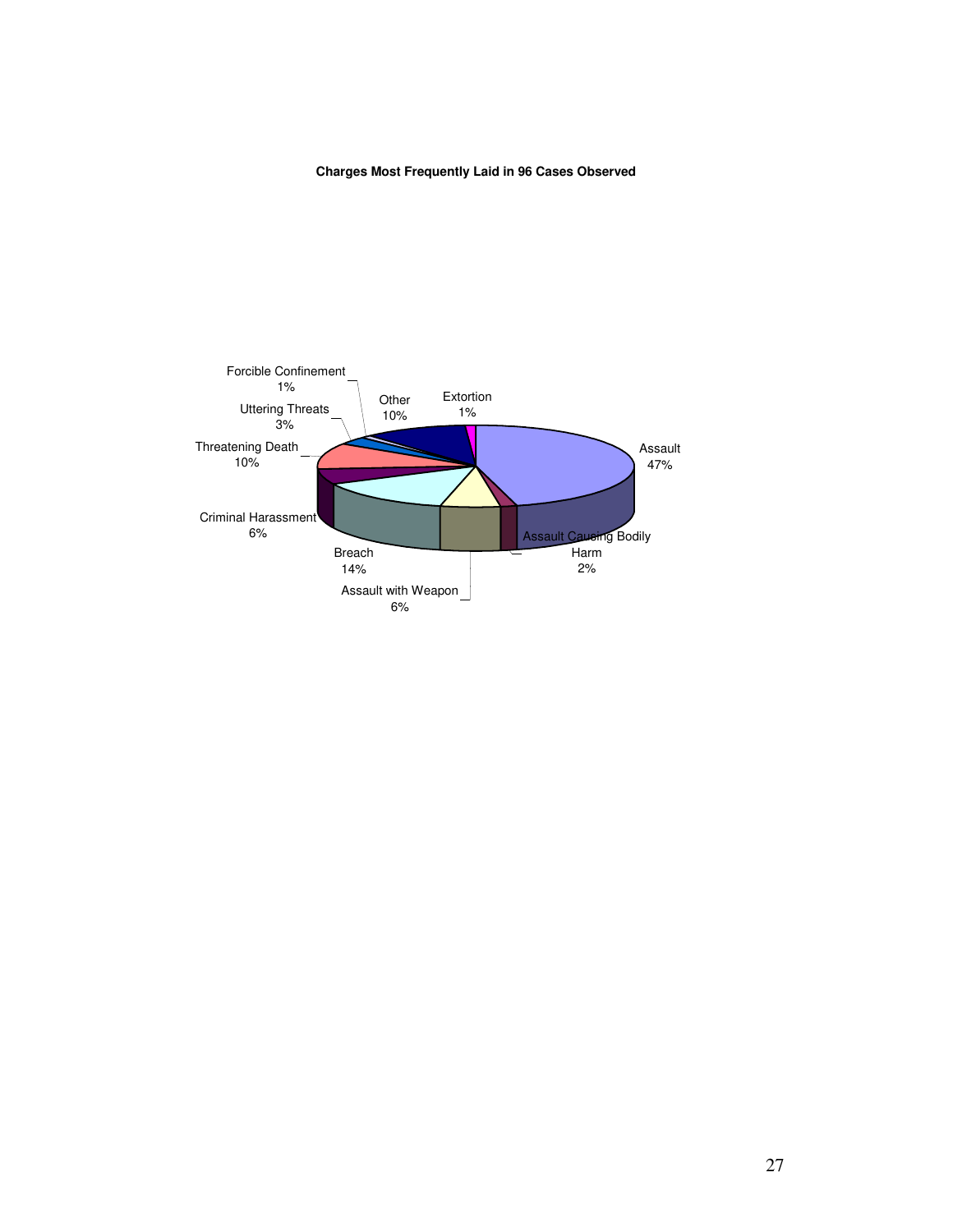#### **Total Disposition**

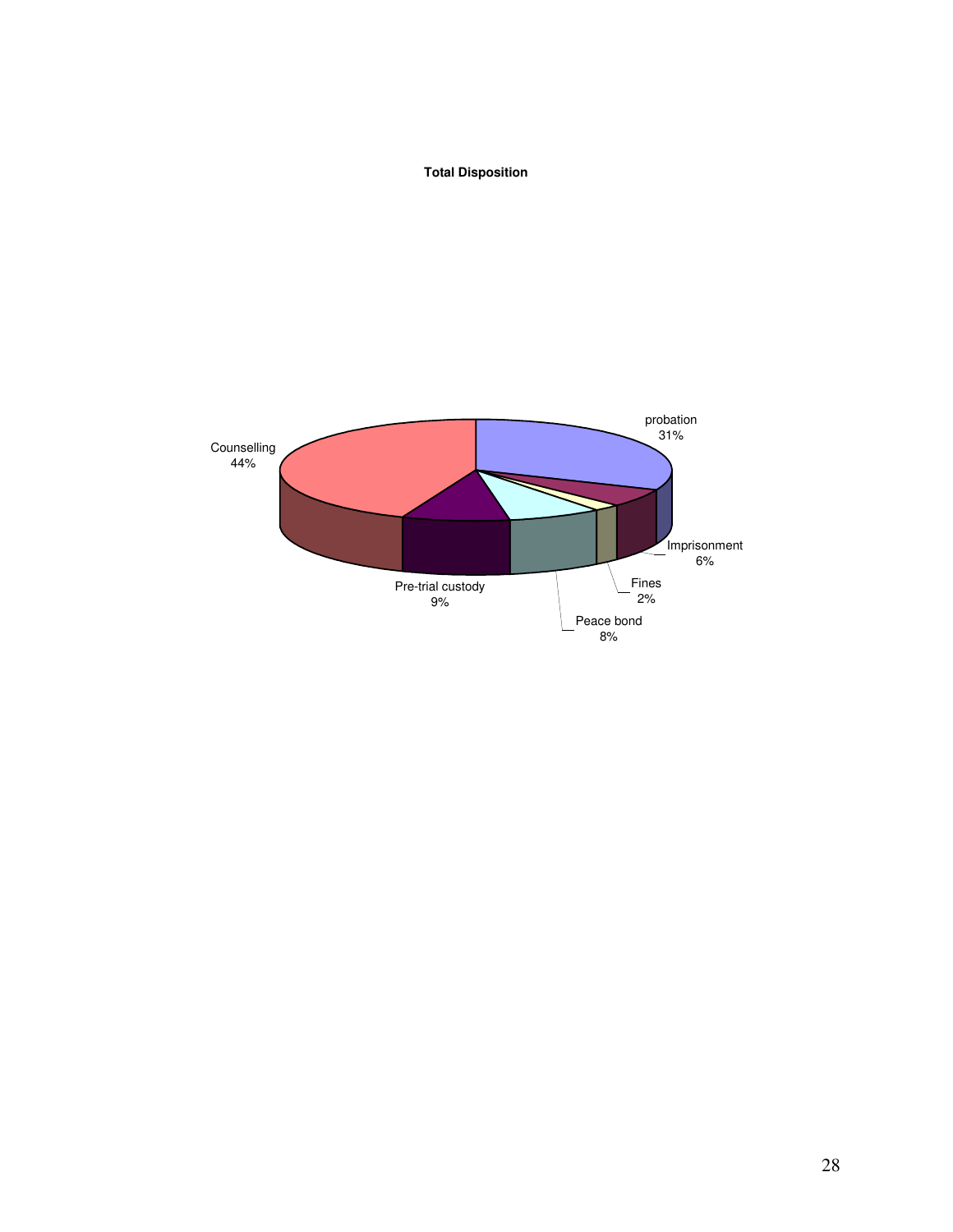#### **Breakdown of Counselling Programs Mandated in 49 Cases**

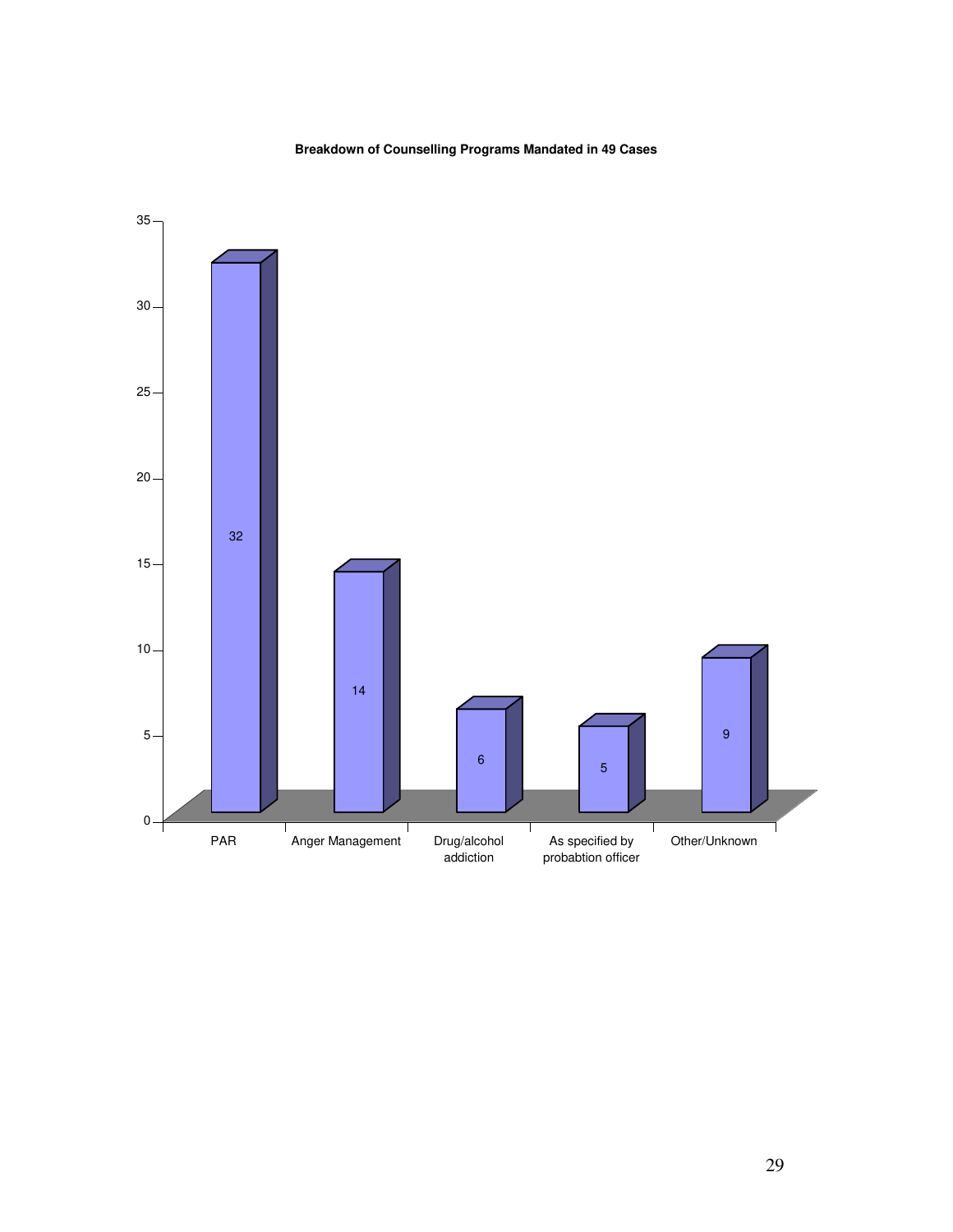#### **Relationship of Parties (96 cases observed)**